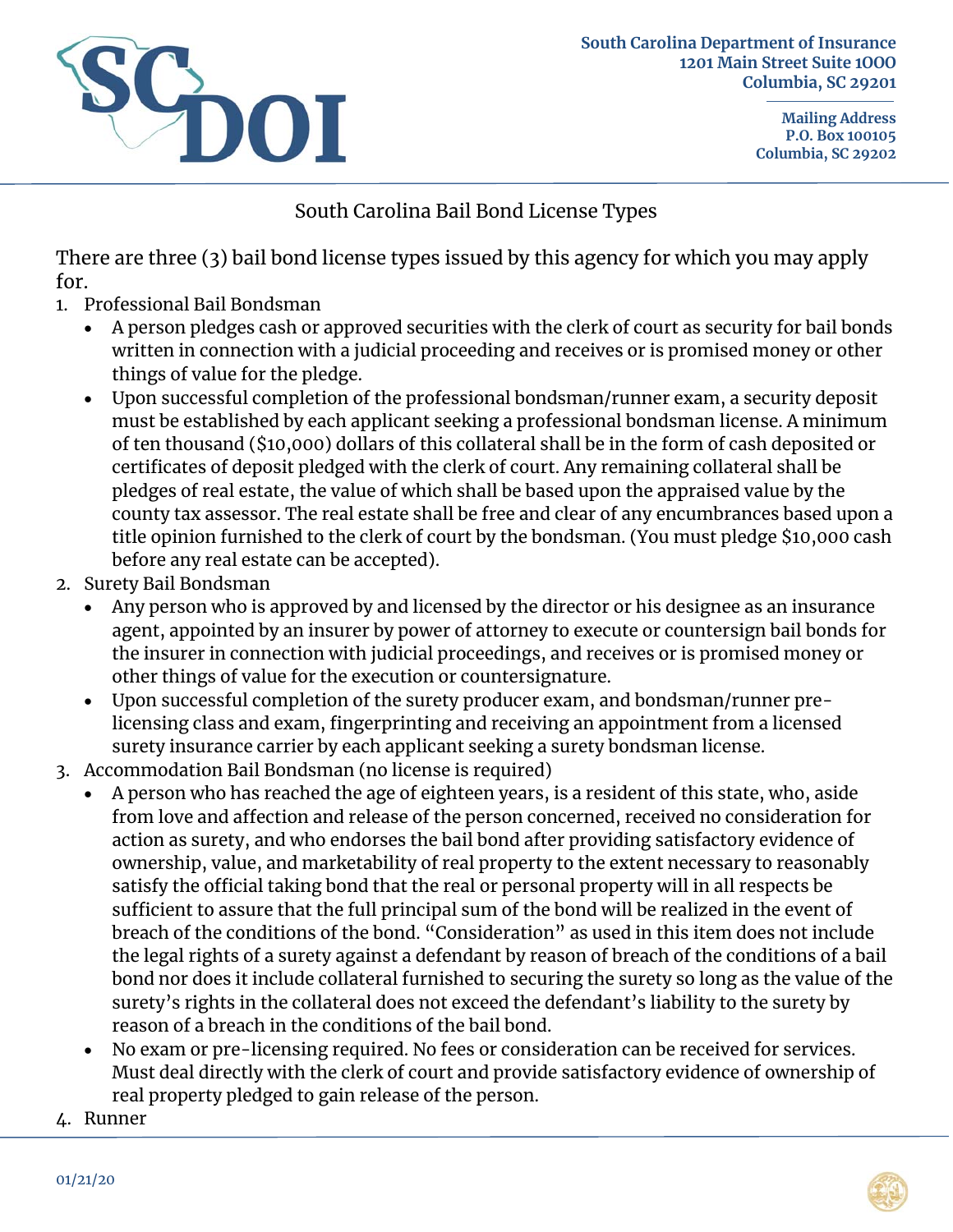A runner is employed by a professional or surety bondsman for the purpose of assisting the bail bondsman in presenting the defendant in court when required, assisting in the apprehension and surrender of the defendant to the court, keeping the defendant under necessary surveillance, and may execute bonds on behalf of the licensed professional bondsman when the power of attorney has been recorded. "Runner" does not include an attorney or a law enforcement officer assisting a bondsman.

To Be Licensed as a Professional and/or Surety Bondsman or Runner

You must meet the following qualifications in accordance with South Carolina Insurance Laws – Code  $38 - 53 - 90(b)$ :

"Before being issued the license, every applicant for a license as a professional bondsman, surety bondsman, or runner shall certify to the director that he:

(1) is eighteen years of age or older;

(2) is a resident of this State;

(3) is a person of good moral character and has not been convicted of a felony or any crime involving moral turpitude within the last ten years;

 $(4)$  has knowledge, training, or experience of sufficient duration and extent to satisfy reasonably the director or his designee that he possesses the competence necessary to fulfill the responsibilities of a licensee."

Pursuant to  $38-\overline{5}3-90(c)$  the director or his designee may deny any licensee if the applicant has been convicted of a felony or any crimes involving moral turpitude within the last ten (10) years.

Certain Persons are not Allowed to be a Surety (Bondsman or Runner)

Pursuant to South Carolina Insurance Law, Code 38-53-190, the following do not meet the licensing qualifications:

"No sheriff, deputy sheriff, other law enforcement officer, judicial official, attorney, parole officer, probation officer, jailer, assistant jailer, employee of any court of this State, or other public employee assigned to duties relating to the administration of the court may become a surety on a bail bond for any person. No person covered by this section may act as agent for any bonding company or professional bondsman, nor may he have an interest, directly or indirectly, in the financial affairs of any firm or corporation whose principal business is acting as bondsmen. Nothing in this section prohibits any person designated above from being a surety upon the bond of his spouse, parent, brother, sister, child, or descendant."

# South Carolina Bail Bond Licensing Instructions

- 1. Before you apply online:
	- a. Complete the Bondsman and Runner 30-hour Pre-Licensing education class). i. Contact a Pre-Licensing Sponsor for class schedule (included in package)
	- b. Pass Professional Bondsman/Runner exam.
		- i. Contact testing administrator to sign up for testing.

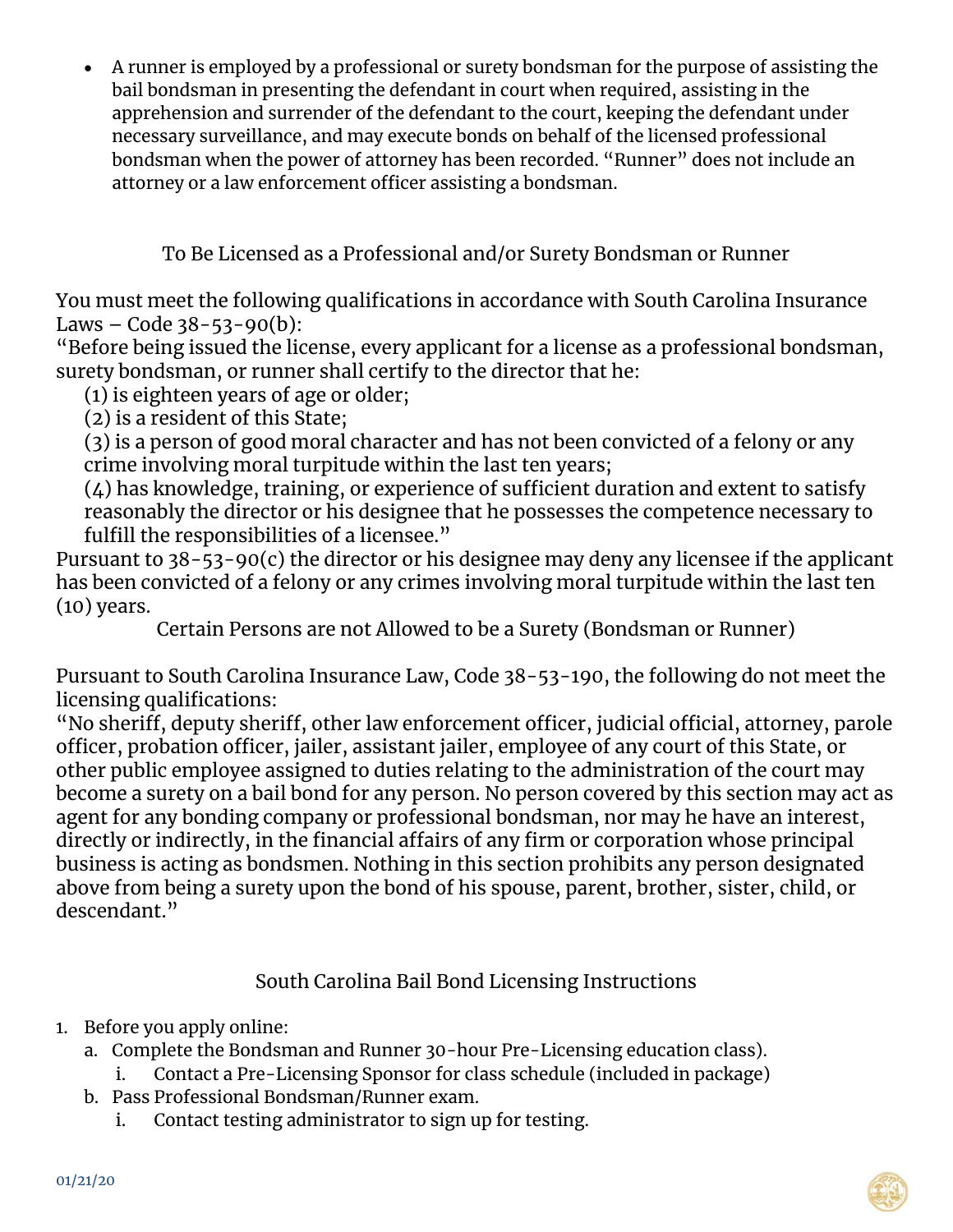- 2. Apply online:
	- a. Apply through www.nipr.com.

You must have a valid email address at all time.

In addition to the requirements stated above, applicants seeking a surety bondsman license will need to apply for a limited line producer license first, and obtain an appointment from a surety company (a current list of surety companies is attached). Contact the Agent's Licensing Division at 803-737-6095 for instructions on obtaining a limited lines surety producer license.

- 3. After you apply online:
	- a. Contact IdentoGo for fingerprinting. 1-866-254-2366 (all applicants must undergo a state and federal background check before a license can be issued). Important: Notice to the individuals fingerprinted that the fingerprints will be used to check the criminal history records of the FBI. Each applicant has an opportunity to complete, change, update, or challenge the accuracy of the information contained in the FBI identification record set forth in Title 38, C.F.R 16.34.

#### Required Documents to Submit to the Department

- 1. Copy of Pre-Licensing Class Certificate
- 2. One passport-size full face photo
- 3. Proof of \$10,000 pledge (only applies to applicant seeking a professional bondsman license)
- 4. Appointment of Runner and/or Power of Attorney completed by professional and/or surety bondsman (only applies to applicant seeking runner license)

# Continuing Education Requirements

All licensed bondsmen and runners are required to complete 8 hours of continuing education each year and provide proof with your annual fingerprinting no later than May 15 of each year. Failure to comply may result in a \$500 fine and non-renewal of license. You must pay a reinstatement fee in the amount of four  $(4)$  times the license renewal fee or \$250, whichever is greater.

### License Application Review

After the SC DOI has reviewed your completed application, a background investigation will be conducted. In order to conduct this state and federal criminal record check, you are required to make an appointment with IdentoGo.

All applications must be submitted before fingerprinting. If the review of the application and background investigation determines that you meet the qualifications for bail bond licensure, your application will appear as "active" on SBS.

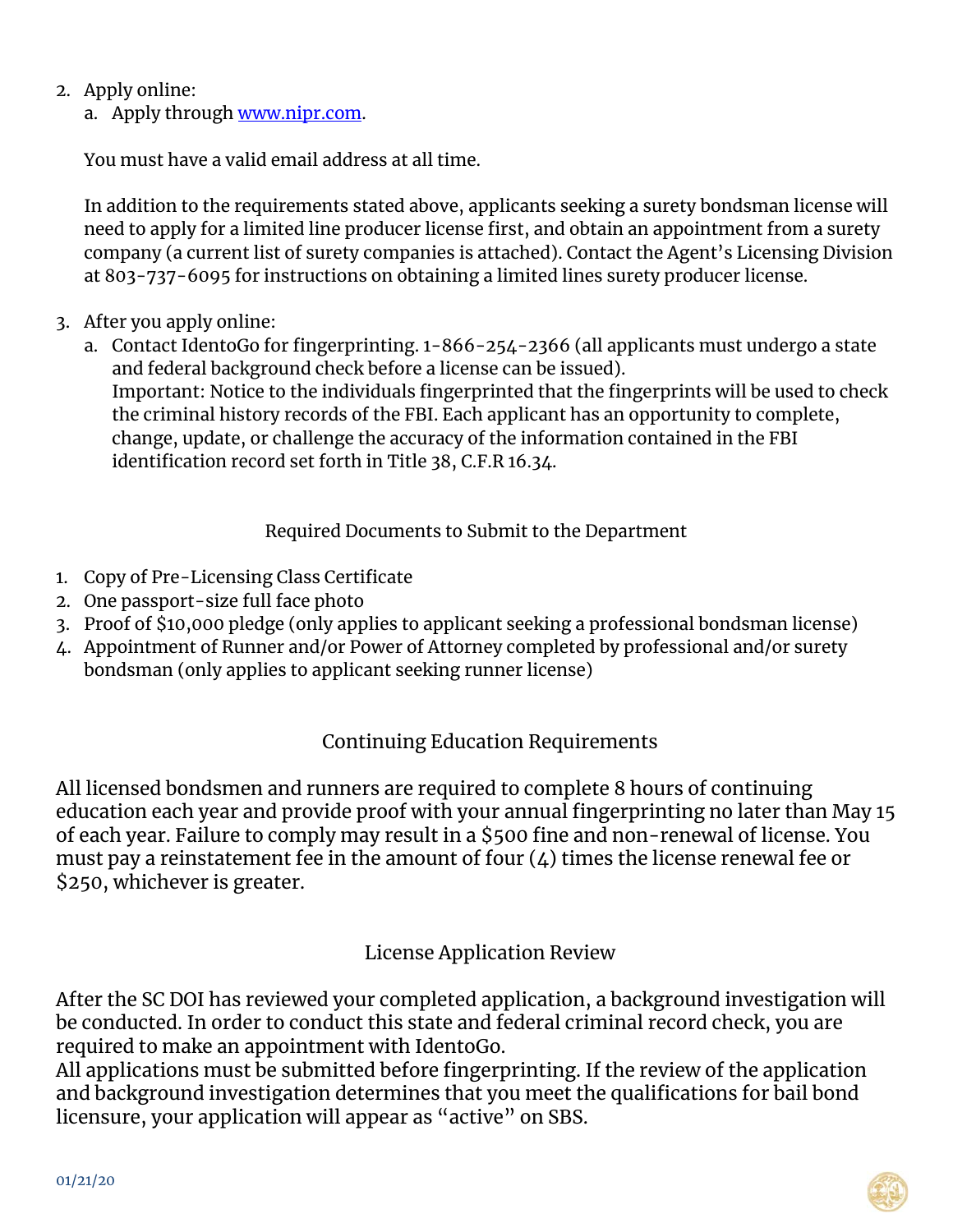If the review of the application and background investigation determines that you do not meet the qualifications for bail bond licensure, we will send a letter to your address and inform you of our application denial.

## Frequently Asked Questions

1. What are the types of bondsman licenses issued in South Carolina?

*There are three types of bondsman licenses issued by the South Carolina Department of Insurance:* 

*Professional Bondsman Surety Bondsman Runner Bondsman* 

2. What are the requirements to become licensed as a bondsman or runner in the state of South Carolina?

*An applicant must be 18 years old or older, a resident of South Carolina, and a person of good moral character who has not been convicted of a felony or crime involving moral turpitude within the last 10 years, has knowledge, training, or experience of sufficient duration and extent to satisfy reasonably the director of insurance that he or she possesses the competence necessary to fulfill the responsibilities of a licensee. (South Carolina Code Section 38-53-90)* 

- 3. Are there any educational requirements? *Yes. The total number of pre-licensing educational hours required for a professional bondsman and runner is 20 hours. The total number of pre-licensing educational hours for a surety bondsman is 60 hours, since these bondsmen are licensed as insurance agents. (South Carolina Code Section 38-53-85)*
- 4. Are there any fees required of bondsmen?

*Yes. Professional bondsmen and surety bondsmen are required to pay the clerk of court of his or her home county the sum of \$150 annually for each licensee. There are no fees for runner bondsmen in their home county. Each professional bondsman, surety bondsman, and runner is required to pay any other county where he or she is doing business the sum of \$100 to the clerk of court. (South Carolina Code Section 38-53-100)* 

5. How much money must a professional bondsman pledge to his or her home county to write bail bonds?

*Each professional bondsman must maintain a minimum of \$10,000 in the form of a cash deposit or certificates of deposit. (South Carolina Code Section 38-53-270)* 

6. If a professional bondsman pledges the minimum deposit of \$10,000, how much can he/she write in bail bonds?

*A bondsman can write four times the amount of collateral pledged to his/her home county clerk of court. Example: \$10,000 pledged as collateral will allow the bondsman to write up to \$40,000 in bail bonds. (South Carolina Code Section 38-53-270)* 

- 7. Are surety bondsmen required to pledge collateral? *Yes, surety bondsmen pledge a power of attorney that is issued by the surety insurance company. (South Carolina Code Section 38-53-260)*
- 8. Can I become a surety without obtaining a license from the Department of Insurance? *Yes, you can become a surety on a bond without being issued a license from the Department of Insurance. This is called an "accommodation bondsman" However, you must be 18 years of age, a resident of this state, and provide satisfactory evidence of ownership, value, and marketability of real property by pledging your collateral with the clerk of court. You cannot*

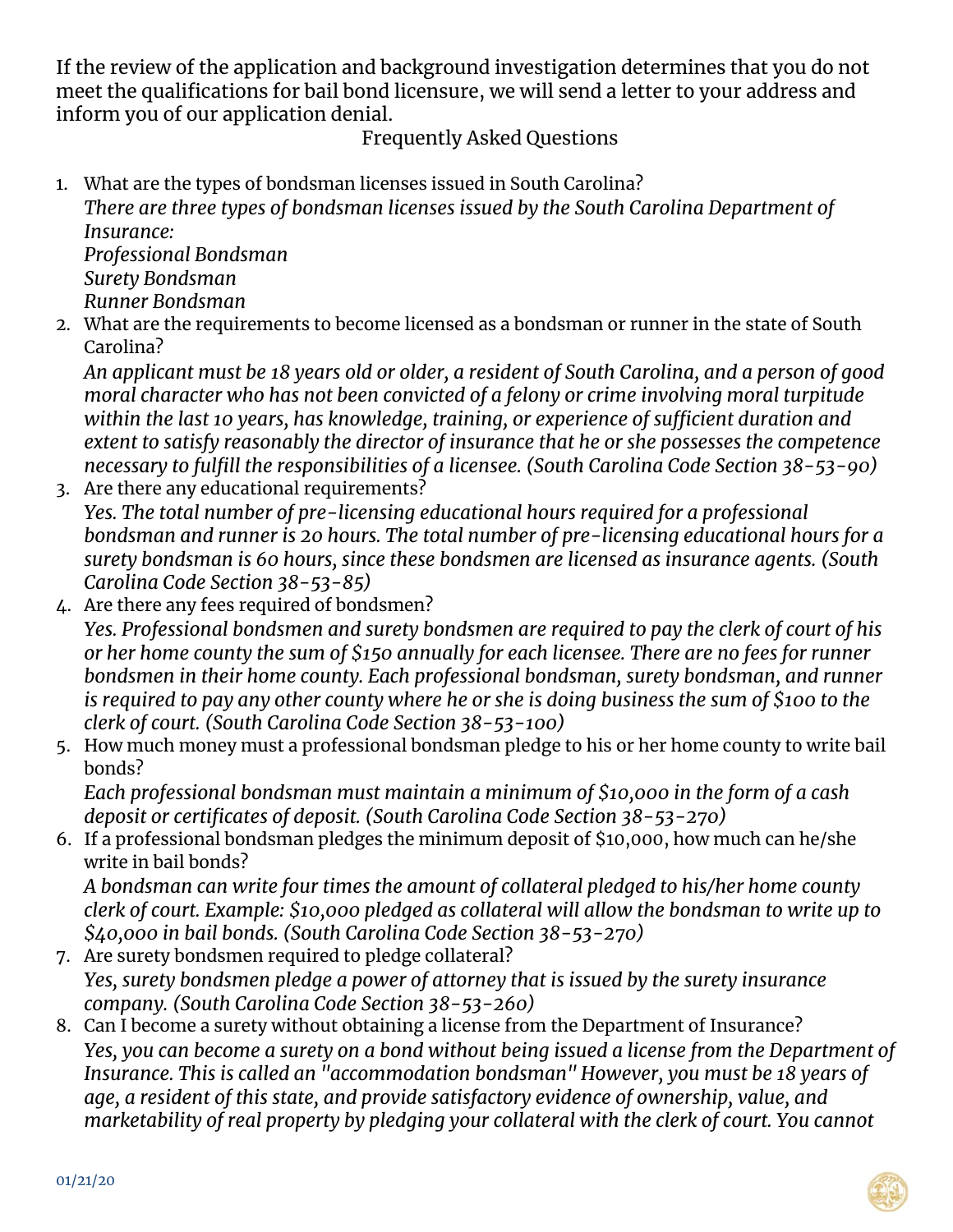*receive or promise money or other things of value for this service. (South Carolina Code Section 38-53-10(1)* 

- 9. What is the fee for a bondsman license? *The fee for a professional bondsman license is \$400 and \$200 for a runner bondsman license. (South Carolina Code Section 38-53-100(A & B).*
- 10. What fee may a bondsman charge to the public? *The fee that a bondsman can charge to the public may not be less than \$25 and may not exceed 15% of the face amount of the bond. (South Carolina Code Section 38-53-170 (E))*
- 11. Can a bondsman accept collateral? *Yes, a bondsman is permitted to accept collateral security or other indemnity from the principal, which must be returned to the principal once the case has been disposed of by the court. A written receipt (full description) for the collateral taken must be given. (South Carolina Code Section 38-53-170 (E))*
- 12. Is it required that a bondsman furnish a listing of bail bonds written to the clerk of court? *Yes, each professional bondsman is required to furnish his/her home county clerk of court and any other county where he/she is doing business a written report of all bonds he/she is liable for as of the first day of each month. This report must be submitted to the county clerk of court by the 15th day of each month. (South Carolina Code Section 38-53-230)*
- 13. Can a person be licensed as both a professional bondsman and a surety bondsman? *Yes, however, if you desire to become license as a surety bondsman, you must first obtain a producer license and receive an appointment from a licensed insurance carrier.*
- 14. When does a bondsman or runner license expire? *All licenses expire on June 30 of each year. (South Carolina Code Section 38-53-140)*
- 15. What happens if a bondsman exceeds his bonding limitation? *A bondsman who exceeds his limitation may not sign, endorse, execute, or become a surety on any additional bail bonds or pledge or deposit any cash, check, or other security of any nature in lieu of a bail bond in any county in this state until he has made the additional deposit of securities. (South Carolina Code Section 38-53-300)*
- 16. Who has the power to enforce the laws that govern bail bondsmen? *The Department of Insurance, clerk of court, and the State Law Enforcement Division (SLED) have full power and authority to enforce the provisions of Chapter 53. (South Carolina Code Section 38-53-20)*
- 17. Can a runner bondsman work for more than one bail bondsman? *No. A runner bondsman can only work for one bail bondsman at a time who shall supervise the work of the runner and is responsible for the runner's conduct in the bail bond business. (South Carolina Code Section 38-53-120)*
- 18. Are bondsmen subject to be audited by the Department of Insurance? *Yes. All bondsmen are subject to the same examination procedures prescribed by law for domestic insurance companies. The Department of Insurance has free access to all books and records of the bondsman as it relates to his bail bond business. (South Carolina Code Section 38-53-110)*
- 19. What happens if a bondsman stops writing bail bonds?

*A bondsman who discontinues writing bail bonds during the period he/she is licensed should notify the clerk of court(s) with whom he/she is registered and return his/her license to the Department of Insurance within 30 days after discontinuance of writing bail bonds. (South Carolina Code Section 38-53-220)* 

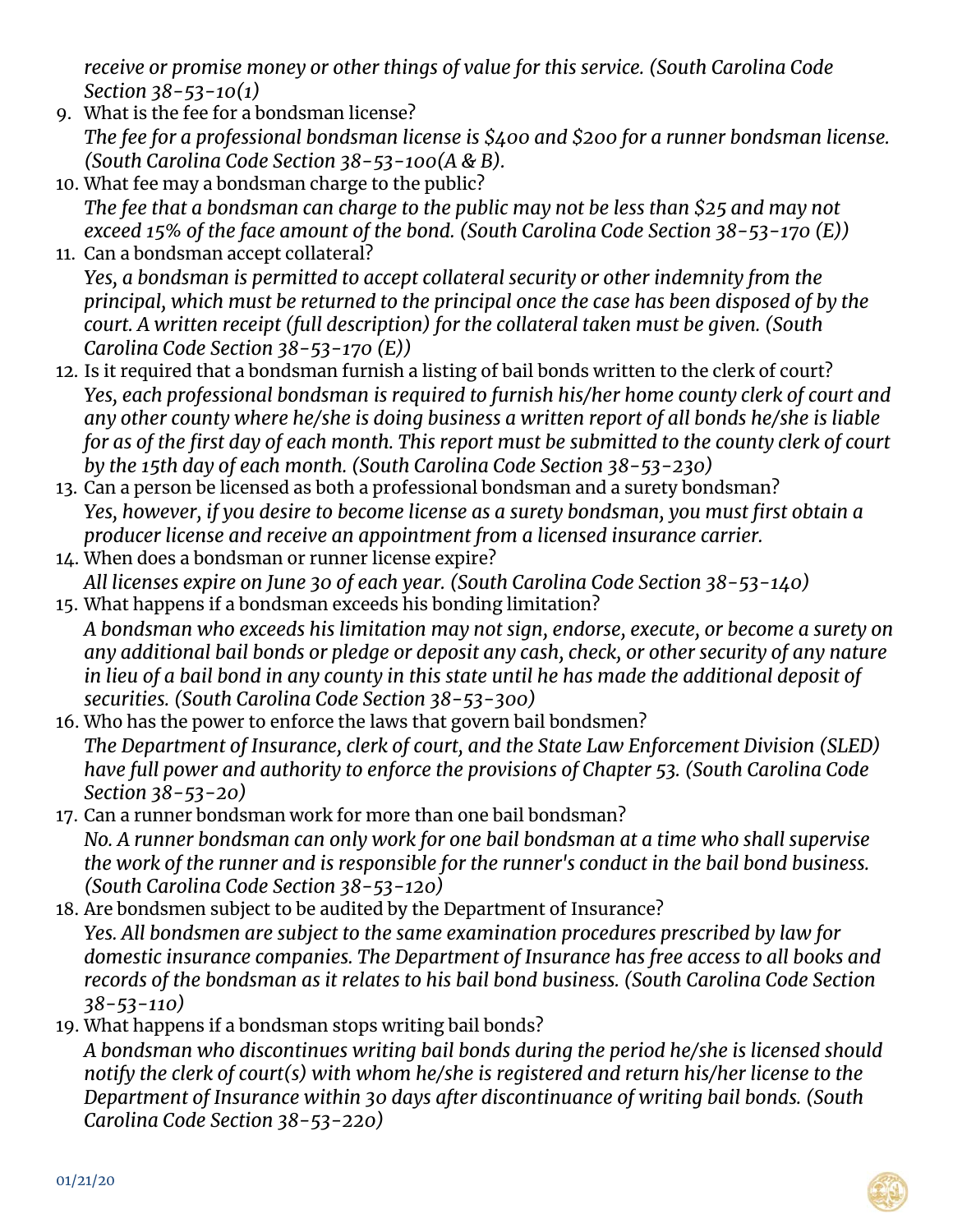20.What is the total number of continuing educational hours required for a bondsman or runner to renew their license?

*In addition to other requirements, each bondsman and runner is required to complete 8 hours of continuing education to renew their license. (South Carolina Section Code 38-53-85)* 

- 21. Can runners write bonds? *Yes. Runners are given a power of attorney from professional bondsmen to write bonds on*
- *their behalf. (South Carolina Code section38-53-10)*  22. Is bounty hunting legal in South Carolina?
- *No. No one can perform bail bondsman functions without first being licensed.*
- 23. Are there any educational requirements? *Yes. The total number of hours required for a bondsman or runner is 30 pre-licensing hours.(South Carolina Code Section 38-53-85). The total number of continuing education hours for a bondsman or runner is 8 CE hours. (South Carolina Code Section 38-53-85)*
- 24.Are there any fees required for a bondsman or runner? *Yes. a professional and surety bondsman is required to pay the clerk of court of his home county the sum of \$150 annually for each licensee. There are no fees for a runner bondsman in his home county. Each bondsman, and runner is required to pay any other county where he is doing business the sum of \$100 to the clerk of court. (South Carolina Code Section 38-53-100)*
- 25. Are there any fees required of a bondsman or runner? *Yes. A professional and surety bondsman are required to pay the clerk of court of his home county the sum of \$150 annually for each licensee. There are no fees for a runner bondsman in his home county. Each bondsman and runner is required to pay any other county where he or she is doing business the sum of \$100 to the clerk of court. (South Carolina Code Section 38- 53-100)*
- 26. If a professional bondsman pledge \$10,000, how much can he write in bail bonds? A bondsman must maintain one-fourth the value of each bond written in securities with his home county clerk of court. Example: \$10,000 bond executed will require a professional bondsman to have \$2,500 in securities held in trust by the clerk of court. (South Carolina Code Section 38-53-270)
- 27. Are surety bondsmen required to pledge collateral?

*No. All bonds written by a surety bondsman must attach a power of attorney in the amount of the bond set by the court. (South Carolina Code Section 38-53-260)* 

Insurance Companies Which Underwrite Bail Bonds Accredited Surety & Casualty Company, Inc Post Office Box 140855 Orlando, FL 32814 (407) 629.2131

Allegheny Casualty Company 1 Newark Center, 20th Floor Newark, NJ 07102 (973) 627.7200

American Contractors Indemnity Company 601 S Figueroa Street, Suite 1600

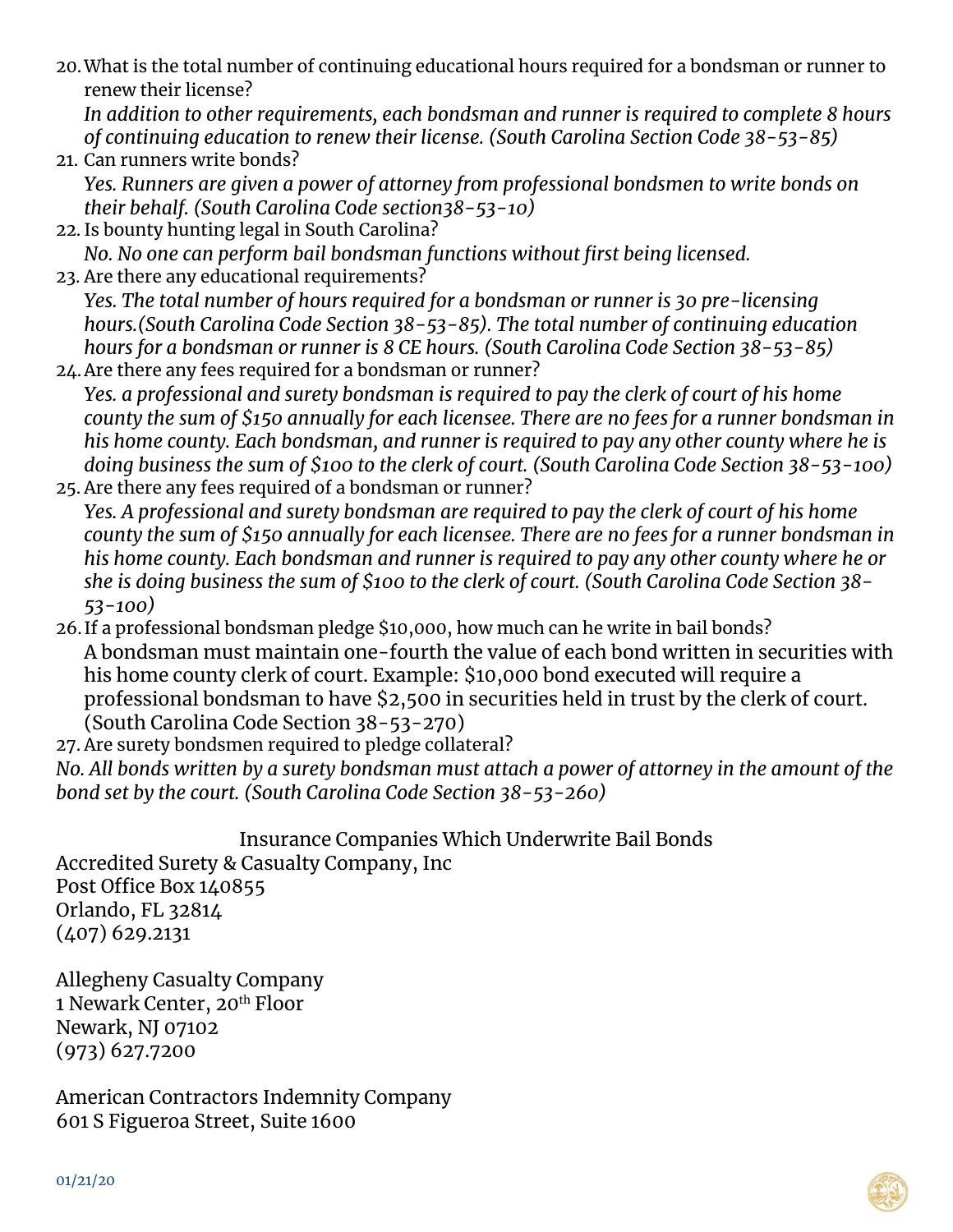Los Angeles, CA 90017  $(310)$  242.6259

American Surety Company Post Office Box 68932 Indianapolis, IN 46268 (317) 875.8700

Bankers Insurance Company Post Office Box 15707 St Petersburg, FL 33733 (727) 823.4000

Crum & Forster Indemnity Company 305 Madison Avenue Morristown, NJ 07962 (973) 490.6600

Financial Casualty & Surety, Inc Post Office Box 4479 Houston, TX 77210 (713) 580.6402

International Fidelity Insurance Company 1 Newark Center, 20<sup>th</sup> Floor Newark, NJ 07102 (973) 624.7200

Lexington National Insurance Corporation Post Office Box 6098 Lutherville, MD 21094 (410) 625.0800

North River Insurance Company Post Office Box 1973 Morristown, NJ 07960 (973) 490.6600

Palmetto Surety Corporation 109 River Landing Drive, Suite 200 Charleston, SC 29492 (843) 971.5441

Roche Surety & Casualty Company, Inc 4107 North Himes Ave, 2nd Floor Tampa, FL 33607

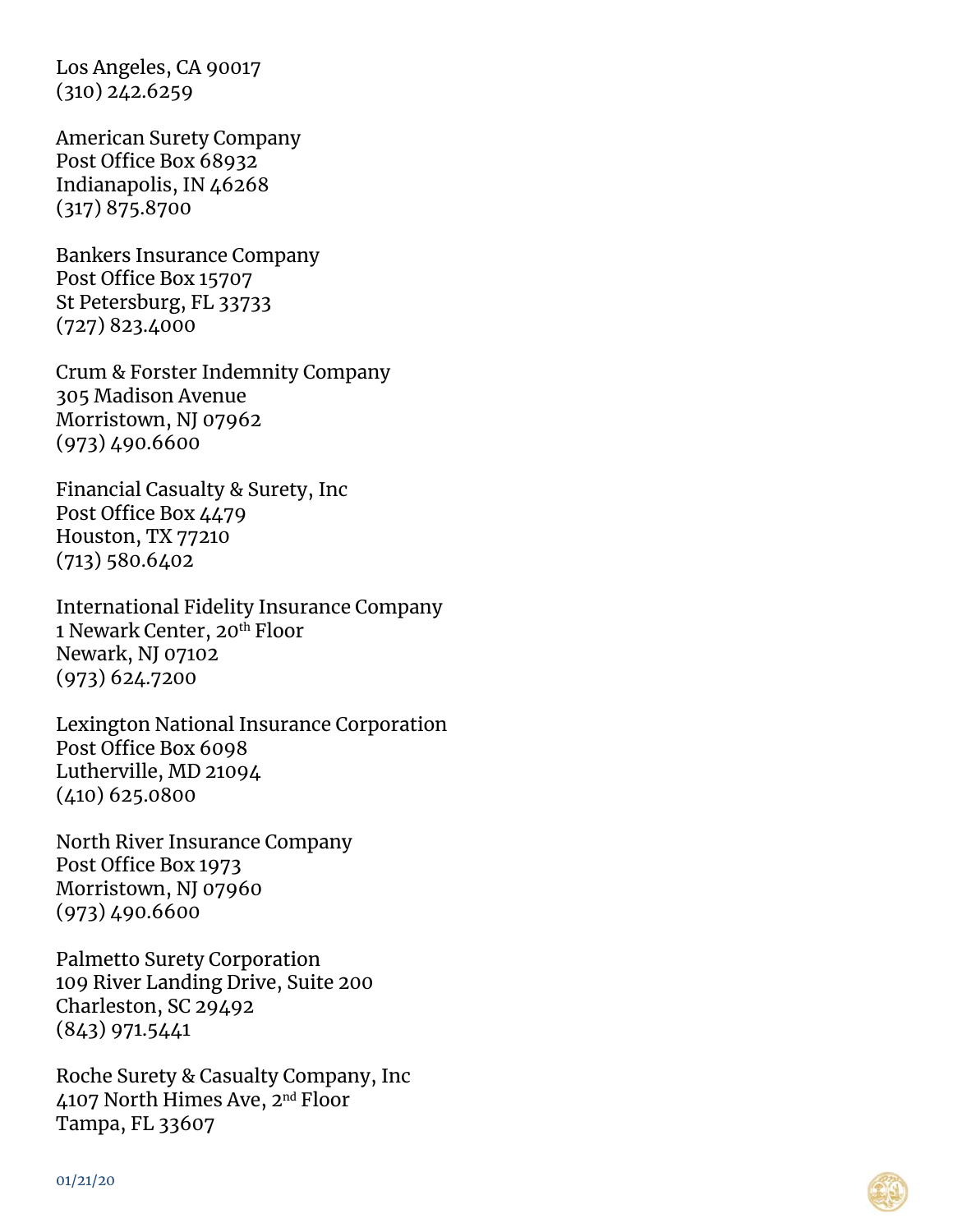(813) 623.5042

Seaview Insurance Company 1000 Aviara Parkway, Suite 300 Carlsbad, CA 92011 (760) 692.9214

Seneca Insurance Company, Inc 160 Water Street, 16th Floor New York, NY 10038 (212) 344.3000

Shelmore Surety, LLC 361 North Shelmore Boulevard Mt. Pleasant, SC 29464 (843) 352.2203

Sun Surety Insurance Company Post Office Box 2373 Rapid City, SD 57709 (605) 348.1000

US Specialty Insurance Company 13403 Northwest Freeway Houston, TX 77040 (713) 744.3700

United States Fire Insurance Company Post Office Box 1973 Morristown, NJ 07960 (973) 490.6600

Universal Fire & Casualty Insurance Company 3214 Chicago Drive Hudsonville, MI 49426 (616) 662.3900

South Carolina Bail Bondsmen Pre-Licensing Education Course Sponsors Upstate Academy Frank Richardson Post Office Box 208 Laurens, SC 29360 (864) 682.2245

Polk Bail Bond School

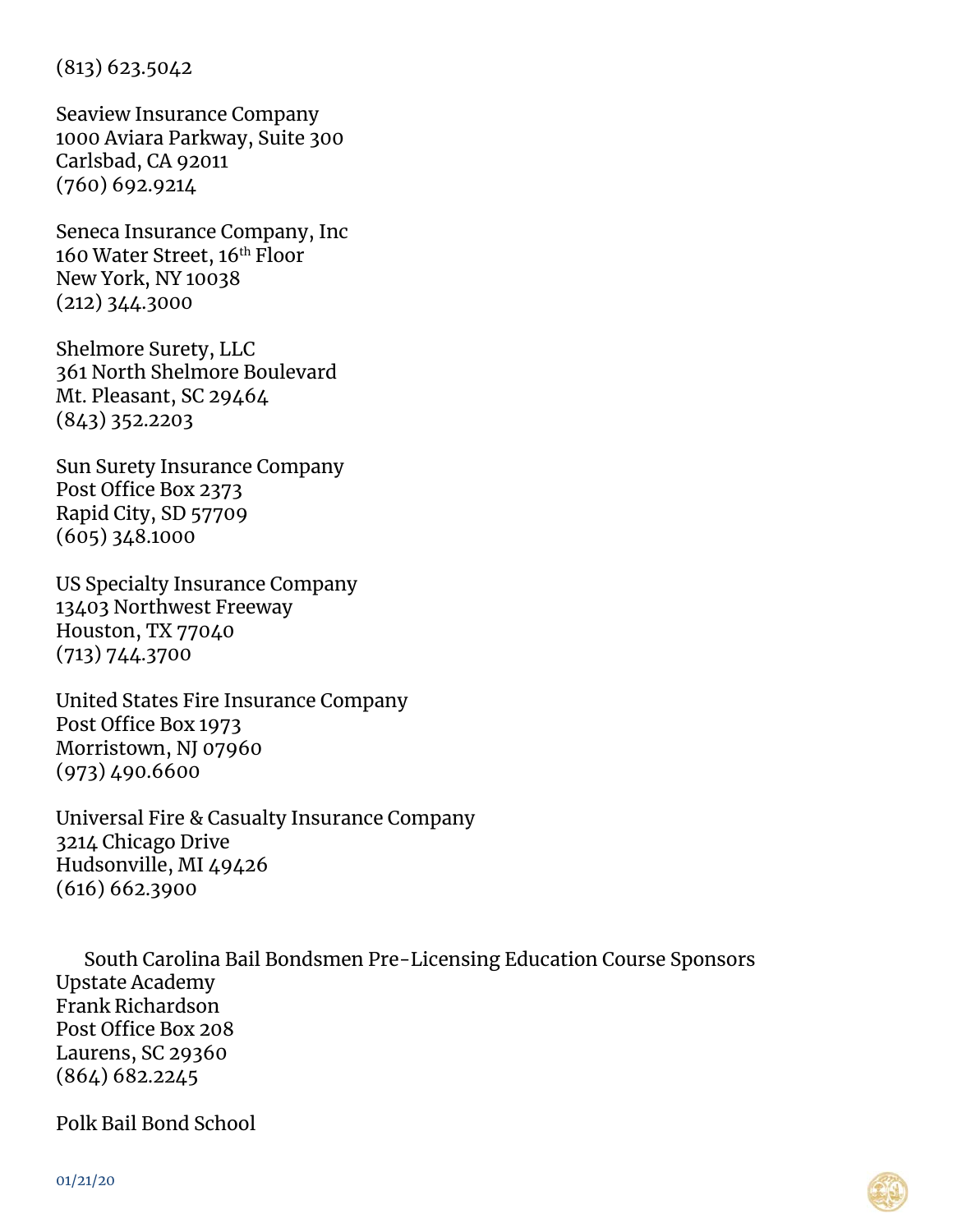Ned Polk Sr 2230 Dunlap Roddey Rock Hill, SC 29730 (803) 366.1111

South Carolina Bail Agents Academy Donald Mescia III Post Office Box 739 Walterboro, SC 29488 (843) 542.2600

Apex Surety & Bonding School Pre-Licensing Neva Steffens 6 Azalea Court Greenville, SC 29615 (864) 241.8602

Trotter Sureties Group Rhonda Trotter 111 McGhee Street Greenville, SC 29601 (864) 233.3076

Title 38 - Insurance

Chapter 53 - Bail Bondsmen and Runners

SECTION 38-53-10. Definitions.

As used in this chapter:

(1) "Accommodation bondsman" means a person who has reached the age of eighteen years, is a resident of this State, who, aside from love and affection and release of the person concerned, receives no consideration for action as surety, and who endorses the bail bond after providing satisfactory evidence of ownership, value, and marketability of real property to the extent necessary to reasonably satisfy the official taking bond that the real or personal property will in all respects be sufficient to assure that the full principal sum of the bond will be realized in the event of breach of the conditions of the bond.

"Consideration" as used in this item does not include the legal rights of a surety against a defendant by reason of breach of the conditions of a bail bond nor does it include collateral furnished to and securing the surety so long as the value of the surety's rights in the collateral does not exceed the defendant's liability to the surety by reason of a breach in the conditions of the bail bond.

(2) "Bail bond" means an undertaking by the defendant to appear in court as required upon penalty of forfeiting bail to the State in a stated amount and may include an unsecured appearance bond, a premium-secured appearance bond, an appearance bond secured by a

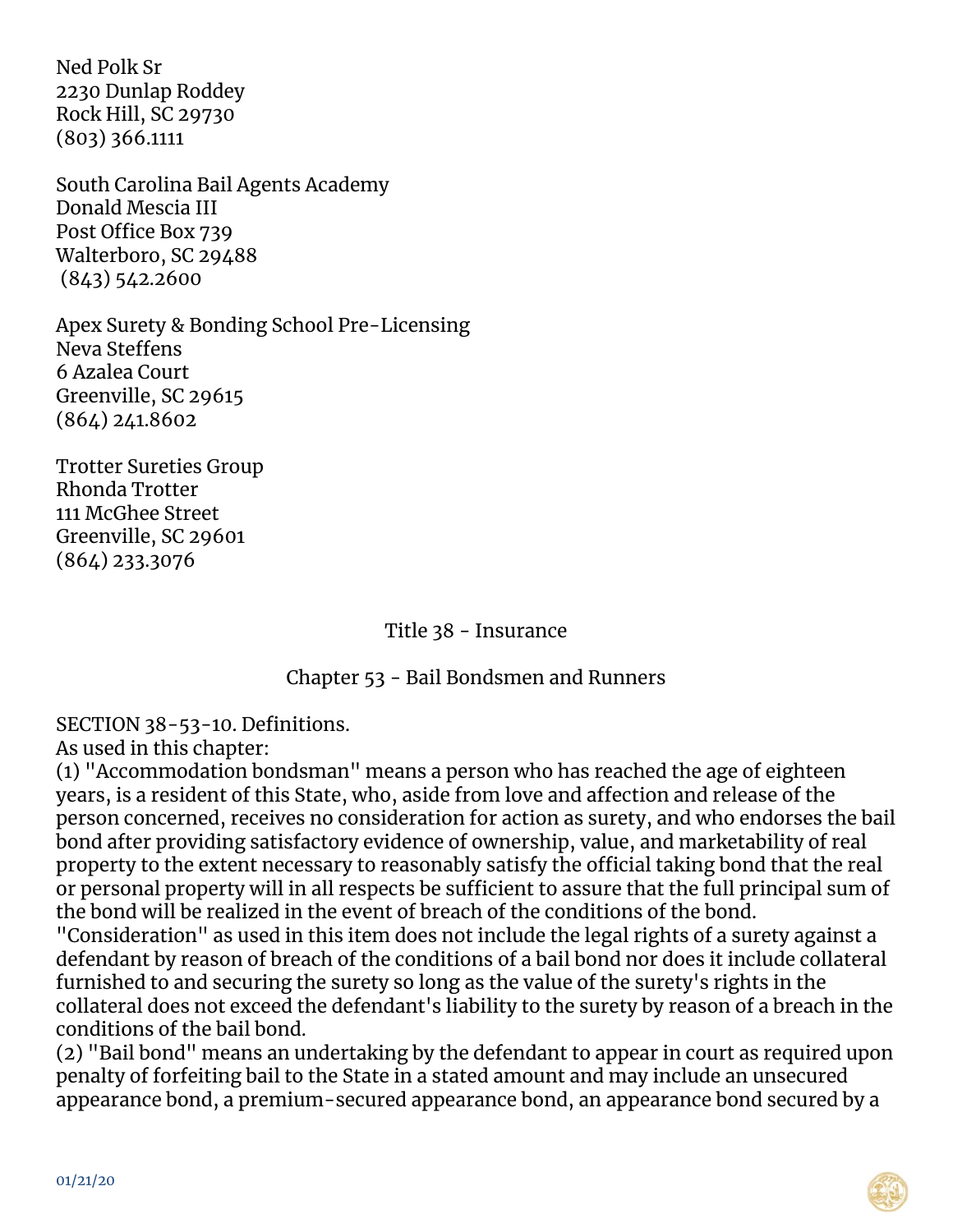cash deposit of the full amount of the bond, an appearance bond secured by a mortgage, and an appearance bond secured by at least one surety.

(3) "Bail bondsman" means a surety bondsman, professional bondsman, or an accommodation bondsman as defined in this chapter.

(4) "Clerk of court", unless otherwise specified, means the clerk of the circuit court of the county in the state where the bondsman is currently writing or obligated on the majority of those bail bonds which he has written or on which he is obligated.

(5) "Court", unless otherwise specified, means circuit, magistrate's, or municipal court.

(6) "Insurer" means any domestic, foreign, or alien surety company which has qualified generally to transact surety business and specifically to transact bail bond business in this State.

(7) "Obligor" means a principal or a surety on a bail bond.

(8) "Principal" means a defendant or witness obligated to appear in court as required upon penalty of forfeiting bail under a bail bond.

(9) "Professional bondsman" means any person who is approved and licensed under the provisions of this chapter and who pledges cash or approved securities with the clerk of court as security for bail bonds written in connection with a judicial proceeding and receives or is promised money or other things of value for the pledge.

(10) "Runner" means a person employed by a bail bondsman for the purpose of assisting the bail bondsman in presenting the defendant in court when required, assisting in the apprehension and surrender of the defendant to the court, keeping the defendant under necessary surveillance, and executing bonds on behalf of the licensed bondsman when the power of attorney has been recorded. "Runner" does not include an attorney or a law enforcement officer assisting a bondsman.

(11) "Surety" means one who, with the defendant, is liable for the amount of the bail bond upon forfeiture of bail.

(12) "Surety bondsman" means any person who is approved by and licensed by the director or his designee as an insurance agent, appointed by an insurer by power of attorney to execute or countersign bail bonds for the insurer in connection with judicial proceedings, and receives or is promised money or other things of value for the execution or countersignature.

(13) "Appropriate judge" means a magistrate, municipal, or circuit court judge who has jurisdiction over the defendant.

(14) "Good cause" means the violation of a specific term of the bail bond not to include the nonpayment of fees.

SECTION 38-53-20. Enforcement of chapter.

The director or his designee, clerks of court, and the State Law Enforcement Division have full power and authority to administer the provisions of this chapter for which they are charged with implementing. The director shall promulgate regulations to enforce the purposes and provisions of this chapter. The director may hire employees, examiners, investigators, and other assistants as he considers necessary and shall prescribe their duties.

SECTION 38-53-30. Validity of undertakings.

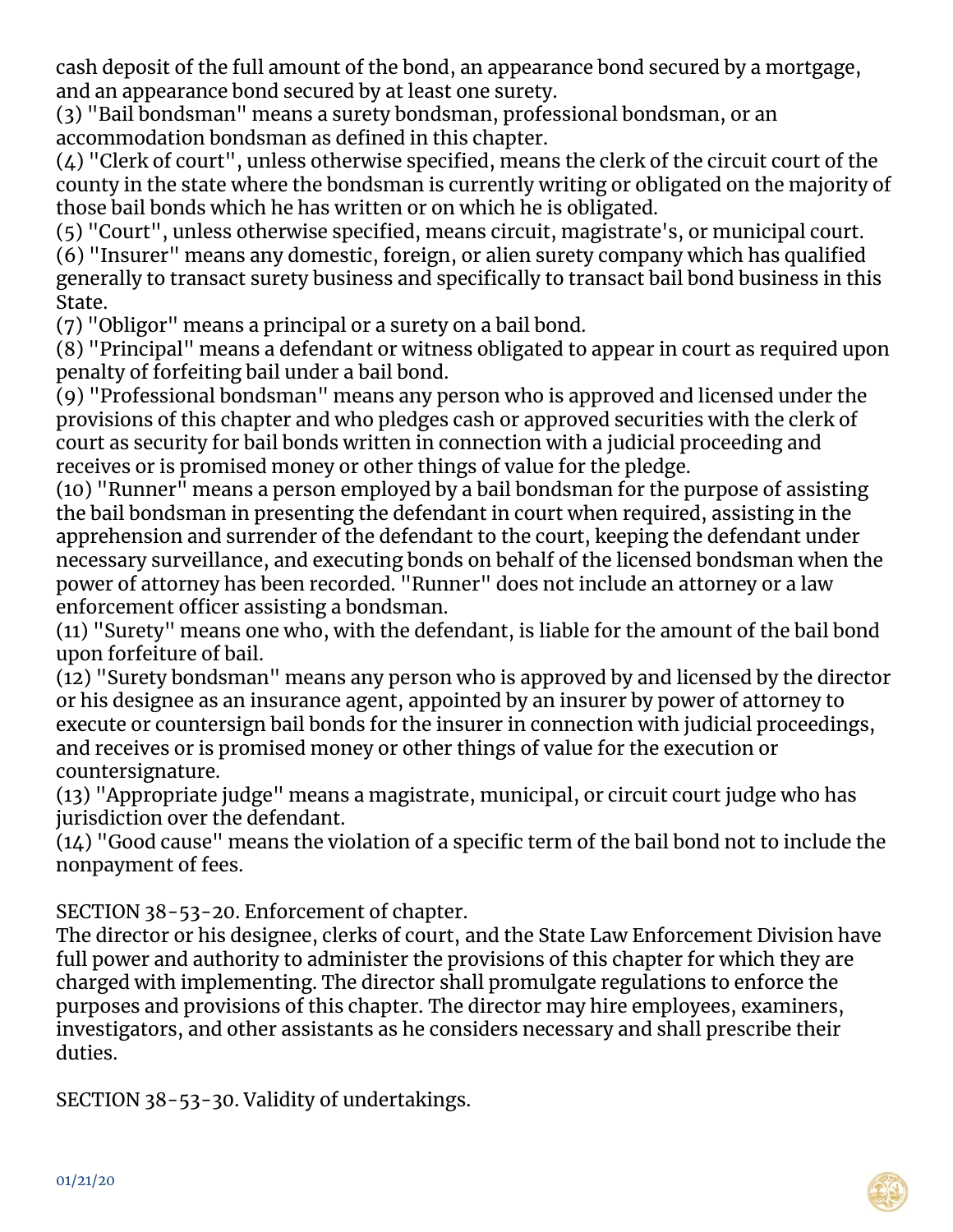No undertaking is invalid, nor may any person be discharged from his undertaking, a forfeiture be stayed, the judgment on the undertaking be stayed, set aside, or reversed, nor the collection of the judgment be barred or defeated by reason of any defect, omission, or failure to note or record the default of any defendant or surety, because the undertaking was entered into on a Sunday or other holiday or because of any other irregularity, if it appears from the tenor of the undertaking that the official before whom it was entered into was legally authorized to take it and if the amount of bail was stated.

The liability of a person on an undertaking is not affected by reason of the lack of any qualifications, sufficiency, or competency provided in any other law in this State, by reason of any other agreement whether or not the agreement is expressed in the undertaking, or because the defendant has not joined in the undertaking.

SECTION 38-53-40. Qualifications of surety.

Each surety for the release of a person on bail must be qualified as:

(a) an insurer and represented by a surety bondsman;

(b) a professional bondsman; or

(c) an accommodation bondsman.

SECTION 38-53-50. Surety relieved on bond; surrender of defendant; filing of new undertaking.

(A) A surety desiring to be relieved on a bond for good cause shall file with the clerk of court a motion to be relieved on the bond. A copy of the motion must be served upon the defendant, his attorney, and the solicitor's office. The court then shall schedule a hearing to determine if the surety should be relieved on the bond and notify all parties of the hearing date. At the time of the filing of the motion, a fee of twenty dollars must be paid to the clerk of court to be retained by the clerk for use in the operation of the clerk's office. The fee will cover the cost of copies of the motion required by the surety.

(B) If the circumstances warrant immediate incarceration of the defendant to prevent imminent violation of one of the specific terms of the bail bond, or if the defendant has violated one of the specific terms of the bond, the surety may take the defendant to the appropriate detention facility for holding until the court orders that the surety be relieved. The surety, within three business days following recommitment, must file with the detention facility and the court an affidavit clocked in with the clerk of court on a form provided by the Division of Court Administration stating the facts to support the surrender of the defendant for good cause. Nonpayment of fees alone is not sufficient cause to warrant immediate incarceration of the defendant. When the defendant and the affidavit are presented at the appropriate detention facility, the facility shall take custody of the defendant. When the affidavit is filed with the court, the surety also shall file a motion to be relieved on the bond pursuant to subsection (A). A surety who surrenders a defendant and files an affidavit which does not show good cause is subject to penalties imposed for perjury as provided for in Article 1, Chapter 9, Title 16.

(C) If the defendant is incarcerated by the surety or a law enforcement agency as a result of a bench warrant, the surety shall file an affidavit with the court stating that the defendant is incarcerated in the appropriate detention facility as a result of the bench warrant as well as the violation of the specific term or terms of the bail bond stated in the bench warrant. Once the affidavit pursuant to the provisions of this subsection has been filed and served

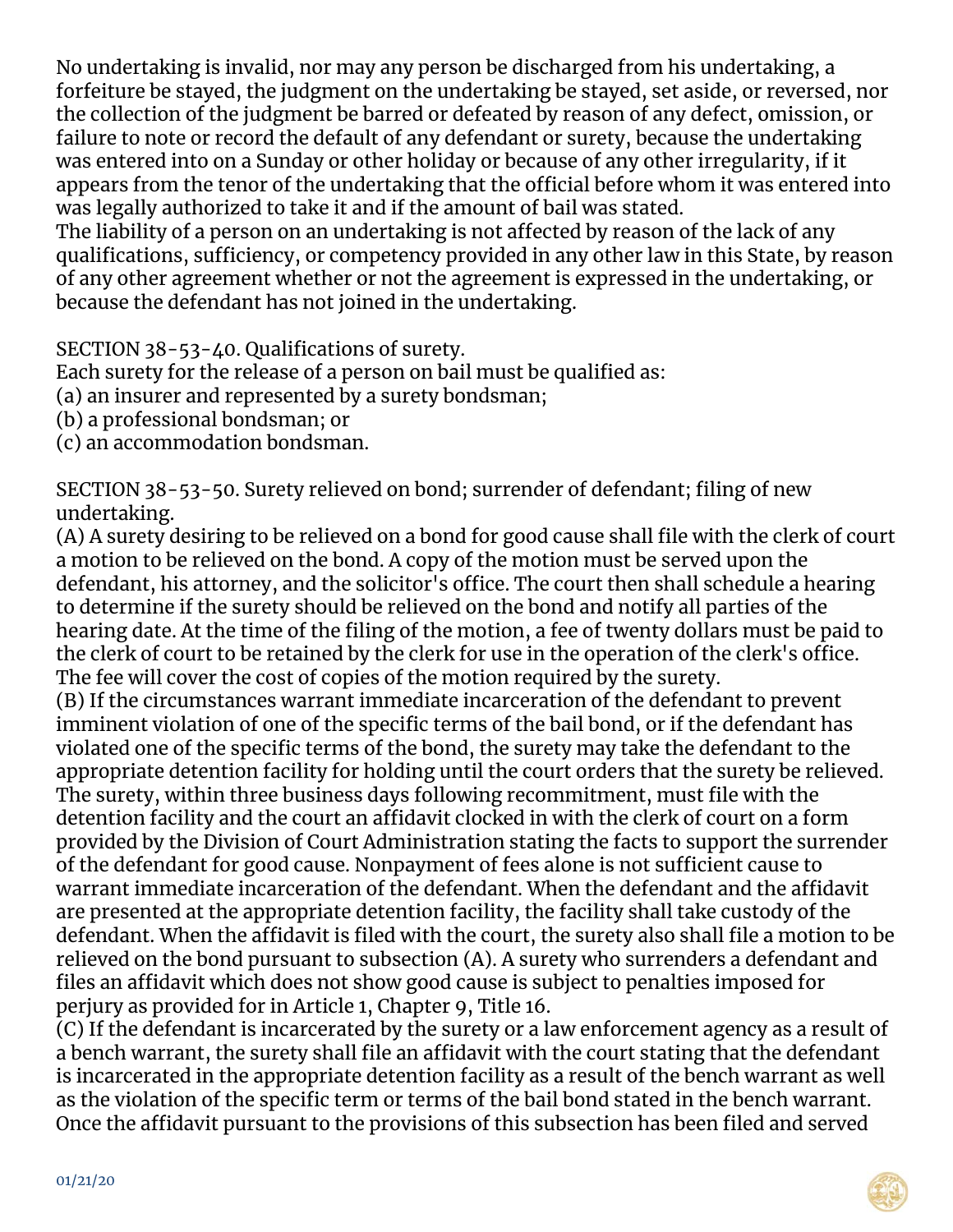on the defendant, the surety is relieved of all liability on the bail bond by the court unless otherwise ordered by the circuit court within fourteen calendar days of the filing of the affidavit, or, if there is no term of court within the fourteen day period, at the ensuing term of court.

(D) After the surety has been relieved by order of the court, a new undertaking must be filed with the appropriate court in order to secure the subsequent release of the defendant. The undertaking must contain the same conditions included in the original bond unless the conditions have been changed by the court.

## SECTION 38-53-60. Arrest of defendant.

For the purpose of surrendering the defendant, the surety may arrest him before the forfeiture of the undertaking or, by his written authority endorsed on a certified copy of the undertaking, may request any judicial officer to order the arrest of the defendant by the surety.

SECTION 38-53-70. Issuance of bench warrant; remission of judgment. If a defendant fails to appear at a court proceeding to which he has been summoned, the court shall issue a bench warrant for the defendant. The court shall make available for pickup by the surety or the representative of the surety who executed the bond on their behalf, a true copy of the bench warrant within seven days of its issuance at the clerk of court's office. If the surety fails to surrender the defendant or place a hold on the defendant's release from incarceration, commitment, or institutionalization within ninety days of the issuance of the bench warrant, the bond is forfeited. At any time before execution is issued on a judgment of forfeiture against a defendant or his surety, the court may direct that the judgment be remitted in whole or in part, upon conditions as the court may impose, if it appears that justice requires the remission of part or all of the judgment. In making a determination as to remission of the judgment, the court shall consider the costs to the State or a county or municipality resulting from the necessity to continue or terminate the defendant's trial and the efforts of law enforcement officers or agencies to locate the defendant. The court, in its discretion, may permit the surety to pay the estreatment in installments for a period of up to six months; however, the surety shall pay a handling fee to the court in an amount equal to four percent of the value of the bond. If at any time during the period in which installments are to be paid the defendant is surrendered to the appropriate detention facility and the surety complies with the recommitment procedures, the surety is relieved of further liability.

SECTION 38-53-80. License required of bail bondsman and runners.

No person may act in the capacity of a professional bondsman, surety bondsman, or runner or perform any of the functions, duties, or powers prescribed for professional or surety bondsmen or runners under the provisions of this chapter unless that person is qualified, except for an accommodation bondsman, licensed in accordance with the provisions of this chapter. No license may be issued to a professional bondsman, surety bondsman, or runner except as provided in this chapter.

The applicant shall apply for a license or renewal of a license on forms prepared and supplied by the director or his designee. The director or his designee may ask the applicant any questions, written or otherwise, relating to his qualifications, residence, prospective

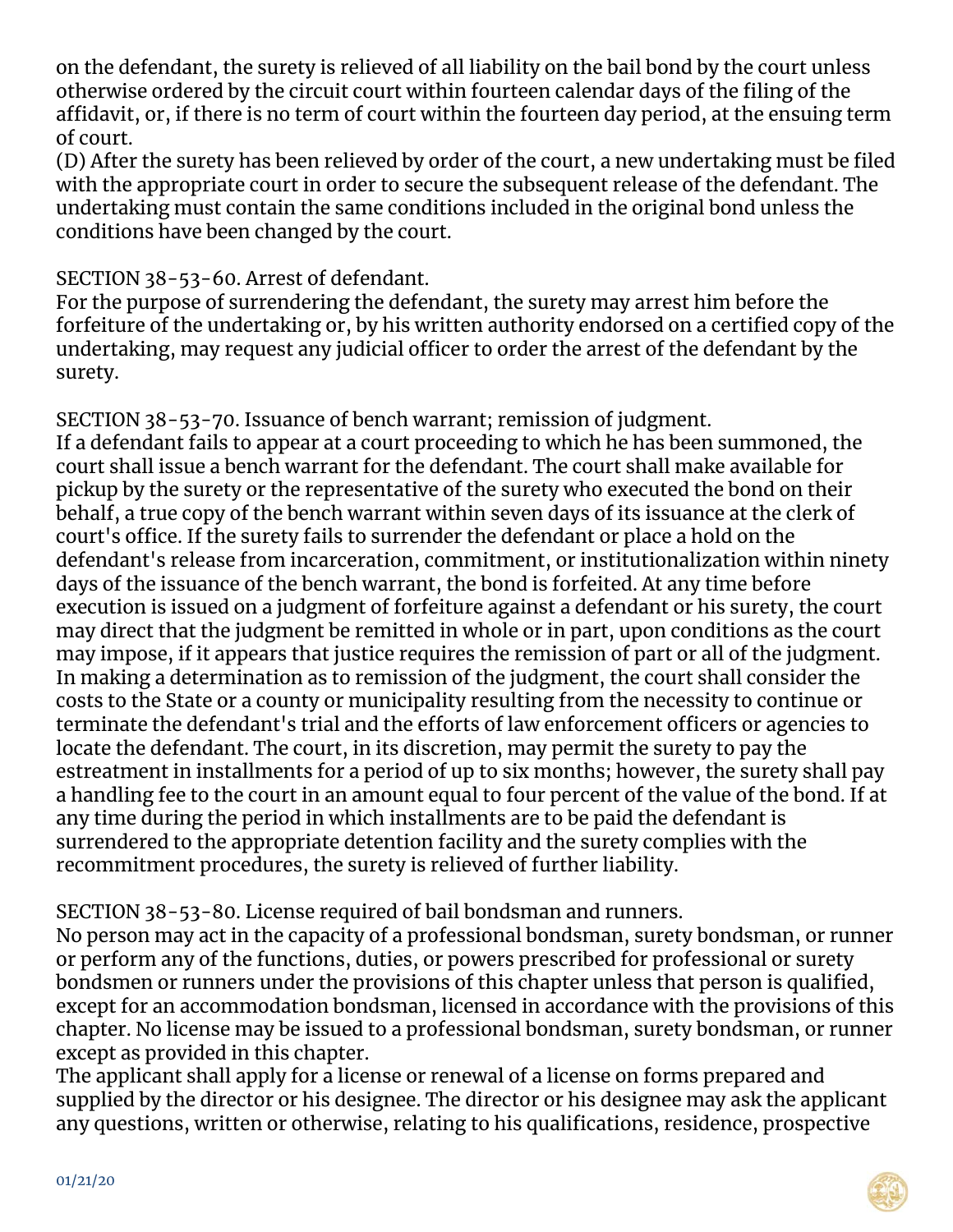place of business, and any other inquiries which, in the opinion of the director or his designee, are necessary in order to protect the public and ascertain the qualifications of the applicant. The director or his designee shall request that the State Law Enforcement Division conduct any reasonable investigation relative to the determination of the applicant's fitness to be licensed or to continue to be licensed.

The failure of the applicant to secure approval of the director or his designee does not preclude him from applying as many times as he desires, but no application may be considered by the director or his designee within one year subsequent to the date upon which the director or his designee denied the applicant's last application.

SECTION 38-53-85. Educational requirements for applicants; examination; exemption from requirement.

(A)(1) An applicant for a license to work as a professional bondsman, surety bondsman, or runner must complete not less than thirty hours of education in subjects pertinent to the duties and responsibilities of a professional and surety bondsman or runner, including all laws and regulations related to being a professional or surety bondsman or runner. A written examination must be administered at the conclusion of the course work. An applicant must pass the examination before he can be licensed.

(2) A person licensed as a professional bondsman, surety bondsman, or runner annually must complete not less than eight hours of continuing education in subjects related to the duties and responsibilities of a professional and surety bondsman or runner before his license may be renewed. The continuing education courses may not include a written or oral examination. The eight-hour annual requirement is in addition to the twenty-four hour continuing education requirement for surety insurance agents required in Section 38- 43-106.

(B) A person licensed as a professional bondsman, surety bondsman, or runner before the effective date of this section is not required to complete the requisite thirty hours of education but must complete eight hours of continuing education courses to have his license renewed.

(C) The South Carolina Bail Agent's Association or another group or association approved by the Department of Insurance to provide educational courses to bondsmen must establish an educational curriculum for bondsman licensure. The department must approve the courses offered and ensure that the courses meet the standards for education established by this section and the department. The course work requirement for licensure may not be satisfied by a mail order course. The department also must approve a written examination to be administered by a group that provides educational courses administered at the conclusion of the thirty-hour course work.

(D) A person who falsely represents that he has met the educational requirements of this section is subject, after being afforded notice and an opportunity for a due process hearing by the Administrative Law Court, to the penalty provided in Section 38-53-340.

(E) A professional bondsman, surety bondsman, or runner who is more than sixty years of age and who has at least twenty years of licensure is exempt from the continuing education requirements in this section.

(F) The director shall establish rules and regulations for the effective administration of this section.

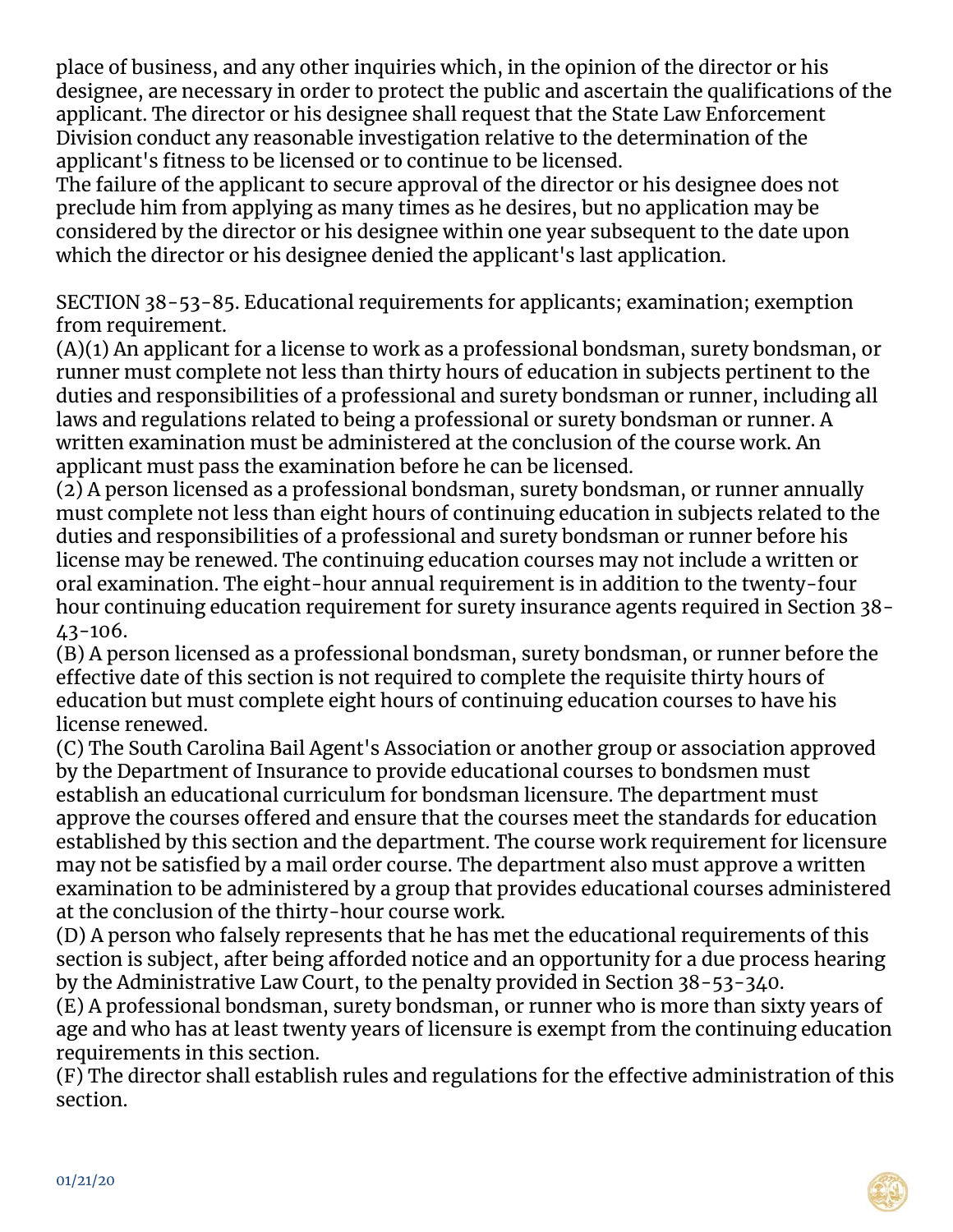SECTION 38-53-90. Qualifications for licensure of professional bondsman, surety bondsman or runner.

(A) Before a license is issued to an applicant permitting him to act as a professional bondsman or runner, the applicant shall furnish to the director or his designee a complete set of his fingerprints and a recent passport size full-face photograph in the manner prescribed by the director. Before a license is issued to a new or renewal applicant permitting him to act as a professional surety bondsman or runner, the applicant must undergo a state criminal records check, supported by his fingerprints, by the South Carolina Law Enforcement Division (SLED) and a national criminal records check, supported by his fingerprints, by the Federal Bureau of Investigation (FBI). The results of these criminal records checks must be reported by the department. The cost associated with the criminal history record must be borne by the applicant. The applicant's fingerprints must be certified by an authorized law enforcement officer. (B) Before being issued the license, every applicant for a license as a professional

bondsman, surety bondsman, or runner shall certify to the director that he:

- (1) is eighteen years of age or older;
- (2) is a resident of this State;

(3) is a person of good moral character and has not been convicted of a felony or any crime involving moral turpitude within the last ten years;

(4) has knowledge, training, or experience of sufficient duration and extent to satisfy reasonably the director or his designee that he possesses the competence necessary to fulfill the responsibilities of a licensee.

SECTION 38-53-95. Address requirements for bondsman or runner license.

(A) If an individual applies for a professional or surety bondsman or runner license, he shall supply the department his business, email, mailing, and residential street addresses. The bondsman or runner also shall notify the department within thirty days of any change in legal name or any of these addresses.

(B) Failure to inform the director or his designee of a change in legal name or addresses within thirty days is a violation of this title and the bondsman or runner is subject to the penalties provided in Section 38-2-10.

### SECTION 38-53-100. Fees.

(A) A license fee of four hundred dollars must be paid to the director or his designee with each application for a license as a professional bondsman. The director or his designee shall forward four hundred dollars to the State Treasurer to be placed in the general fund; however, of the four hundred dollars, two hundred dollars must be paid over to the director or his designee to offset the costs he incurs under the provisions of this chapter, and two hundred dollars must be paid over to the State Law Enforcement Division to offset the costs it may incur under the provisions of this chapter.

(B) A license fee of two hundred dollars must be paid to the director or his designee with each application for a license as a runner. The director or his designee shall forward two hundred dollars to the State Treasurer to be placed in the general fund; however, of the two hundred dollars, one hundred dollars must be paid over to the director or his designee to offset the costs he incurs under the provisions of this chapter, and one hundred dollars

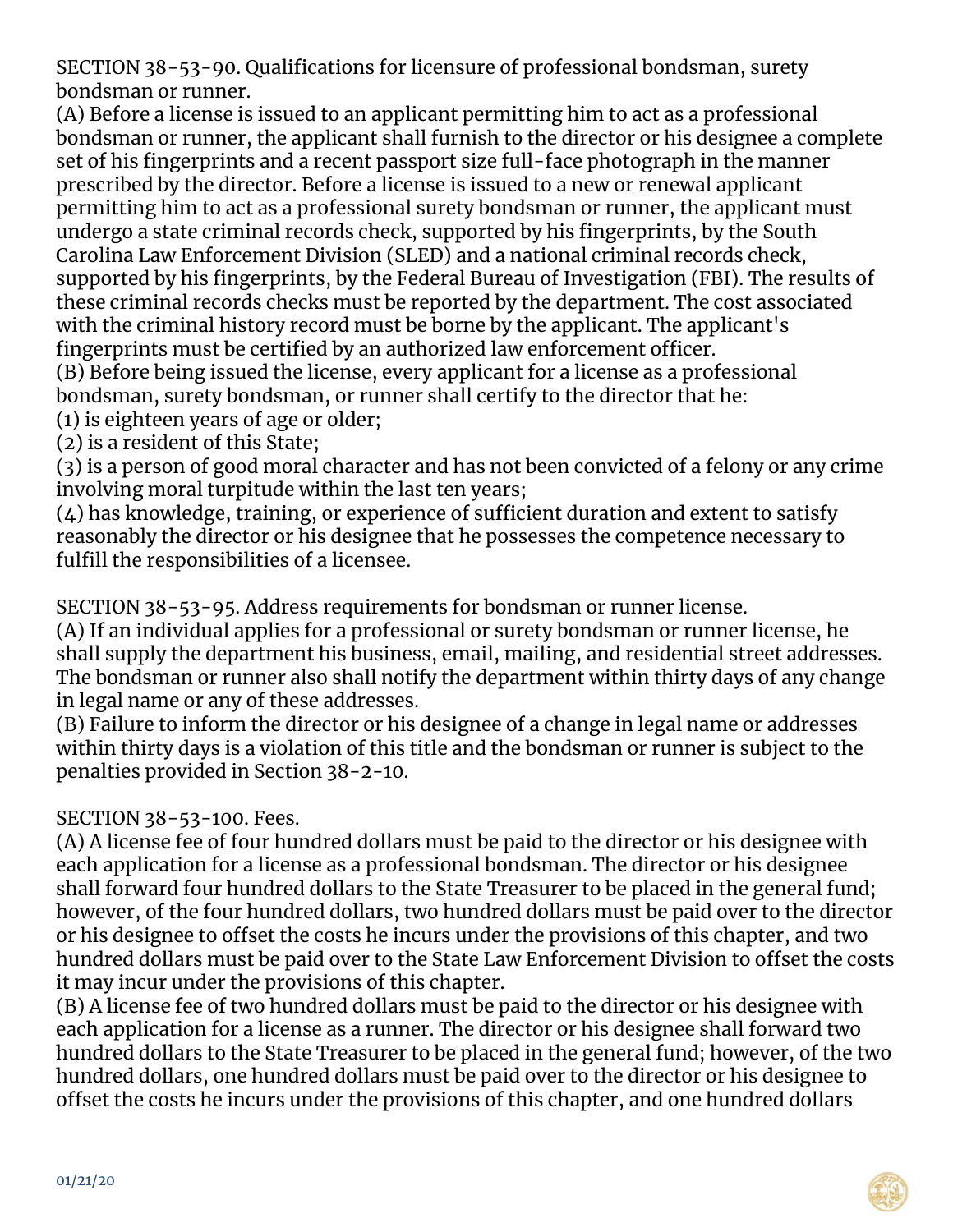must be paid over to the State Law Enforcement Division to offset the costs it incurs under the provisions of this chapter.

(C) The director or his designee shall forward forty percent of all fees collected under subsections (A) and (B) of this section to the clerk of court of the county where the principal place of business of the bondsman or runner is located. The remaining sixty percent of collected fees must be forwarded to the State Treasurer to be placed in the general fund, of which one-third must be paid to the State Law Enforcement Division, and two-thirds must be paid to the director or his designee to offset expenses incurred under the provisions of this chapter.

(D) In addition to the fees herein provided, a professional or surety bondsman shall pay to the clerk of court of his home county the sum of one hundred fifty dollars annually for each licensee to be paid directly to and retained by the clerk. In addition, each bondsman and runner shall pay to any other county where he is doing business the sum of one hundred dollars to be paid to and retained by the clerk. The fee must be paid annually and directly to the clerk of court who shall deposit it in an account maintained by the clerk.

SECTION 38-53-102. Suspension of license.

Notwithstanding any other provision of law, the department must suspend for a period of five years the license of a bail bondsman, his associates, affiliates, or runners who refer defendants to attorneys. However, nothing contained in this section shall be construed to prohibit a bail bondsman, his associates, affiliates, or runners from indicating to a defendant that he should contact an attorney for professional assistance, as long as the bail bondsman, his associates, affiliates, or runners do not mention or in any other manner suggest or indicate a particular attorney or law firm by name.

SECTION 38-53-110. Financial statement required; examination.

In addition to the other requirements of this chapter, an applicant for a professional bondsman's license shall furnish annually a detailed financial statement under oath and in a form as the director or his designee may require. The statement is subject to the same examination as is prescribed by law for domestic insurance companies.

SECTION 38-53-120. Additional requirements of runners.

In addition to the other requirements of this chapter, an applicant for a license to be a runner shall show affirmatively that:

(a) the applicant will be employed by only one bail bondsman who shall supervise the work of the applicant and is responsible for the runner's conduct in the bail bond business; (b) the application is endorsed by the appointing bail bondsman who shall obligate himself in the application to supervise the runner's activities.

SECTION 38-53-140. Expiration of license; renewal license.

All licenses issued pursuant to the provisions of this chapter expire annually on June thirtieth unless revoked or suspended prior to that time by the director or his designee or upon notice served upon the director or his designee that the employer of any runner has canceled the licensee's authority to act for the employer.

A renewal license must be issued by the director or his designee to a licensee who has met the continuing education requirements in Section 38-53-85(A) upon the payment of a

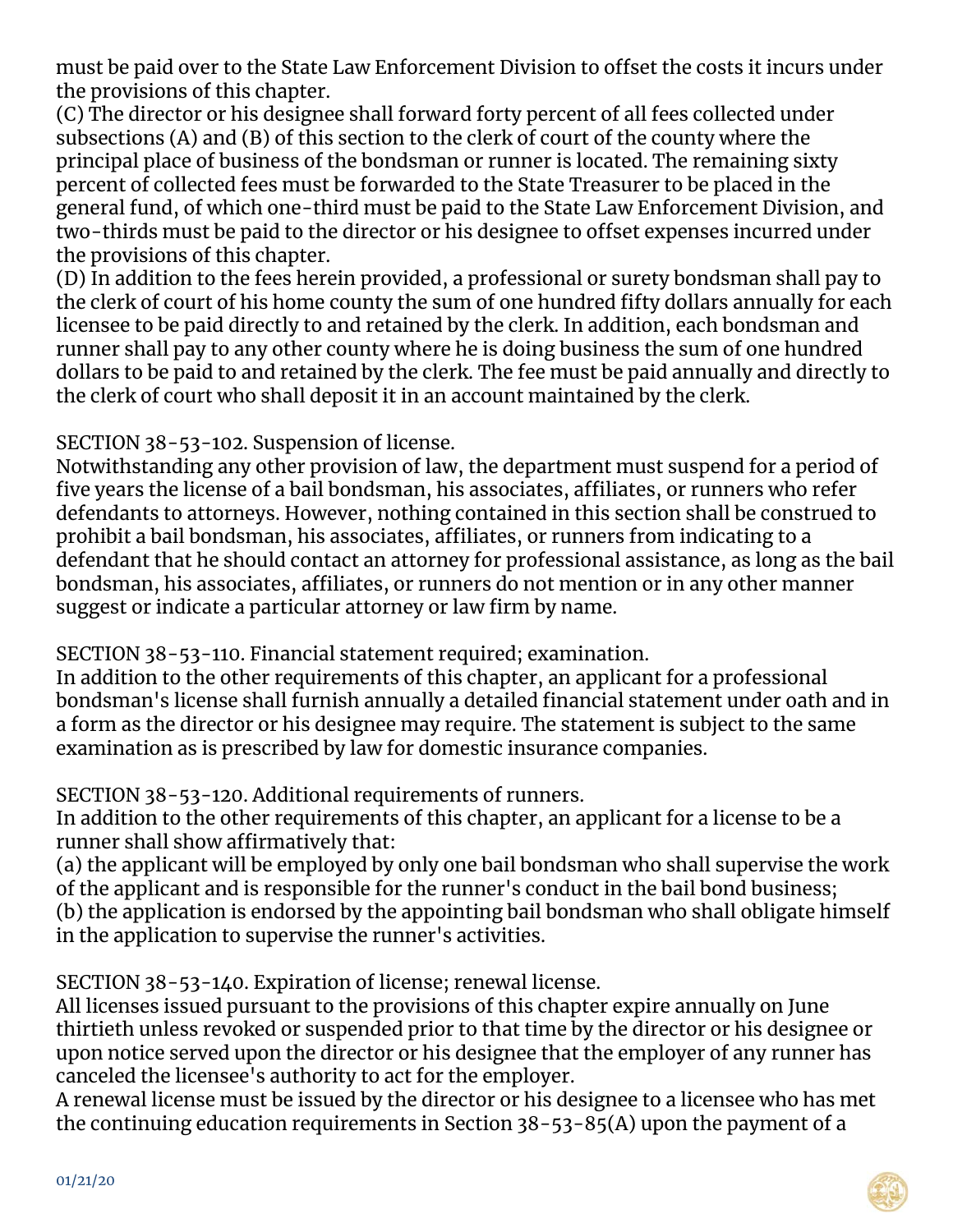renewal fee of two hundred dollars for runners and four hundred dollars for professional bondsmen, but the licensees are required in all other respects to comply with the provisions of this chapter. After the receipt of the licensee's application for renewal, the current license continues in effect until the renewal license is issued or denied for cause.

SECTION 38-53-150. Denial, suspension, revocation, or refusal to renew license; monetary penalty.

(A) The director or his designee may deny, suspend, revoke, or refuse to renew any license issued under this chapter for any of the following causes:

(1) for any cause sufficient to deny issuance of the original license;

(2) violation of any laws of this State relating to bail in the course of dealings under the license issued to a bondsman or runner by the director or his designee;

(3) material misstatement, misrepresentation, or fraud in obtaining the license;

 $(4)$  misappropriation, conversion, or unlawful withholding of monies belonging to insurers or others and received in the conduct of business under the license;

(5) fraudulent or dishonest practices while conducting business as a licensee;

(6) conviction of a felony within the last ten years regardless of whether the conviction resulted from conduct in or related to the bail bond business;

(7) failure to comply with or violation of the provisions of this chapter or of any order of the director or his designee or regulation of the department;

(8) when in the judgment of the director or his designee the licensee has in the conduct of his affairs under the license demonstrated incompetency or untrustworthiness, that he is no longer in good faith carrying on the bail bond business, or that he is guilty of rebating, offering to rebate, or offering to divide the premiums received for the bond;

(9) for failing to pay any judgment or decree rendered on any forfeited undertaking in any court of competent jurisdiction;

(10) for charging or receiving as premium or compensation for the making of any deposit or bail bond any sum in excess of that permitted by this chapter;

(11) for requiring as a condition of his executing a bail bond that the defendant agree to engage the services of a specified attorney.

(B) The director or his designee, in lieu of revoking or suspending a license in accordance with the provisions of this chapter, in any one proceeding, by order, may require the licensee to pay to the director or his designee to be deposited in the general fund of the State a monetary penalty as provided in Section 38-2-10(2) for each offense. Upon failure of the licensee to pay the penalty within twenty days after the mailing of the order, postage prepaid, registered, and addressed to the last known place of business of the licensee, unless the order is stayed by an order of a court of competent jurisdiction, the director or his designee may revoke the license of the licensee or may suspend the license for a period as he determines.

(C) A professional or surety bondsman or runner whose license has been revoked cannot be issued another license for a period of one year and must meet all requirements under this chapter prior to relicensing by the department.

SECTION 38-53-160. Notice and hearing required; right to appeal. No license may be refused, suspended, or revoked, or renewal refused, except on reasonable notice and opportunity to be heard afforded the person licensed or seeking

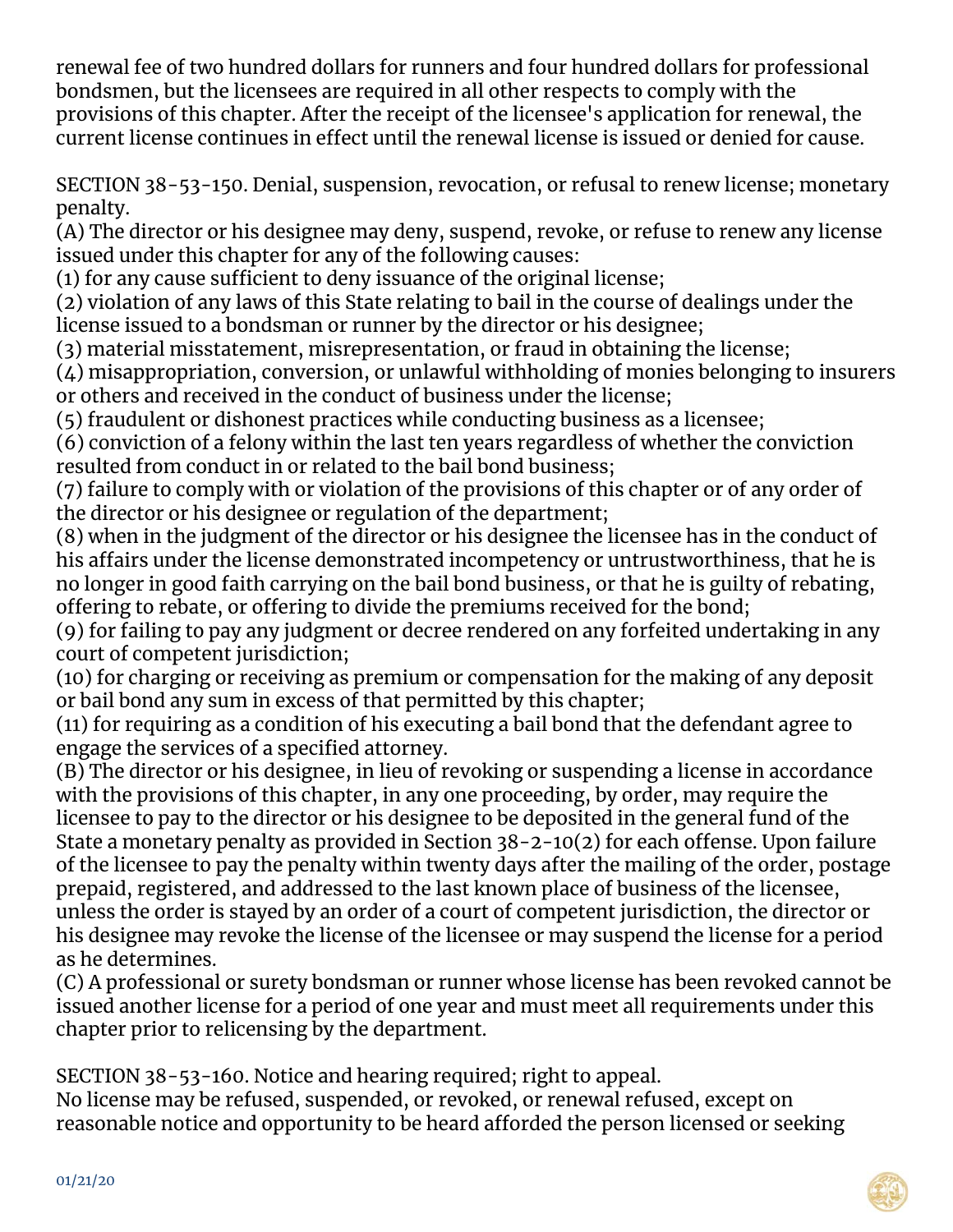renewal of the license. Any applicant for a license as a professional or surety bondsman or runner whose application has been denied or whose license has been suspended or revoked, or renewal of the license denied, has the right of appeal from the final order of the director or his designee to the Administrative Law Court as provided by law.

SECTION 38-53-170. Unlawful acts.

No bondsman or runner may:

(a) pay a fee or rebate or give or promise anything of value, directly or indirectly, to a jailer, law enforcement officer, committing magistrate, or any other person who has power to arrest or hold in custody, or to any public official or public employee in order to secure a settlement, compromise, remission, or reduction of the amount of any bail bond or the forfeiture of the bail bond, including the payment to the law enforcement officers, directly or indirectly, for the arrest or apprehension of a principal or principals who have caused a forfeiture;

(b) pay a fee or rebate or give anything of value to an attorney in bail bond matters, except in defense of any action on a bond;

(c) pay a fee or rebate or give or promise anything of value to the principal or anyone in his behalf;

(d) participate in the capacity of an attorney at a trial or hearing of one on whose bond he is surety, nor suggest or advise the employment of or name for employment any particular attorney to represent the principal;

(e) accept anything of value from a principal except the premium, which may not exceed fifteen percent of the face amount of the bond, with a minimum fee of twenty-five dollars. However, the bondsman is permitted to accept collateral security or other indemnity from the principal which must be returned upon final termination of liability on the bond. The bondsman shall identify who is paying the premium and shall represent that the collateral security or other indemnity has not been obtained from any person who has a greater interest in the principal's disappearance than appearance for trial. The collateral security or other indemnity required by the bondsman must be reasonable in relation to the amount of the bond;

(f) solicit business in any of the courts or on the premises of any of the courts of this State, in the office of any magistrate, or in or about any place where prisoners are confined. Law enforcement officers and jailers shall report any violations of this provision to the court. Any action taken pursuant to this provision resulting in a conviction, guilty plea, or plea of nolo contendere pursuant to Section 38-53-340 must be reported to the director or his designee by the court within thirty days;

(g) advise or assist the principal for the purpose of forfeiting bond.

SECTION 38-53-180. Receipt for collateral required.

When a professional or surety bondsman accepts collateral, he shall give a written receipt for the collateral. This receipt shall give in detail a full description of the collateral received.

SECTION 38-53-190. Certain persons not allowed to be surety; exceptions.

No sheriff, deputy sheriff, other law enforcement officer, judicial official, attorney, parole officer, probation officer, jailer, assistant jailer, employee of any court of this State, or other public employee assigned to duties relating to the administration of the court may

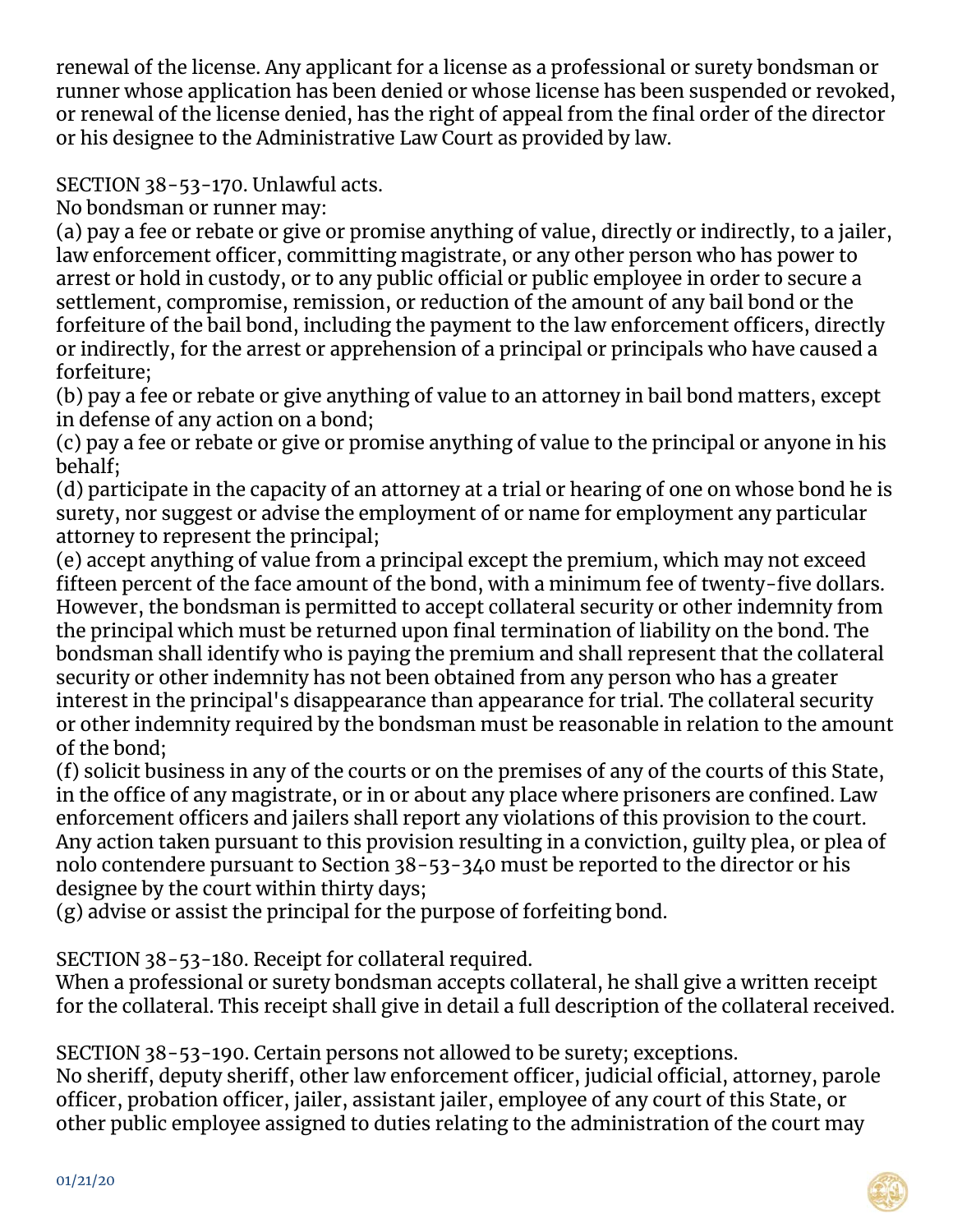become a surety on a bail bond for any person. No person covered by this section may act as agent for any bonding company or professional bondsman, nor may he have an interest, directly or indirectly, in the financial affairs of any firm or corporation whose principal business is acting as bondsmen. Nothing in this section prohibits any person designated above from being a surety upon the bond of his spouse, parent, brother, sister, child, or descendant.

SECTION 38-53-200. Power of attorney.

A professional or surety bondsman may not sign or countersign blank bail bonds, nor may he give a power of attorney to, or otherwise authorize, anyone to countersign his name to bonds unless the authorized person is a licensed bondsman or runner directly employed by the bondsman giving power of attorney. Copies of all the powers of attorney and revocations of the powers of attorney must be filed immediately with the department and the clerk of the circuit court of the county in the state where the bondsman giving the power of attorney is currently writing or is obligated on bail bonds.

SECTION 38-53-210. Insurers shall supply list of surety bondsmen; termination of appointment.

Each insurer appointing surety bondsmen, shall, prior to July first of each year, furnish the clerk of court a list of all surety bondsmen appointed by the insurer to write bail bonds on its behalf. Each insurer who subsequently appoints a surety bondsman in the State shall give notice of the appointment to the director or his designee and clerk of court of any county where the bondsman is doing business. All appointments are subject to the issuance of the proper insurance agent's license to the appointee.

An insurer terminating the appointment of a surety bondsman shall file written notice of the termination with the department, together with a statement that it has given or mailed notice to the surety bondsman and to the clerks of the circuit courts of the counties in the State where the insurer has been obligated on bail bonds through the agent within the past three years. Notice filed with the department shall state the reasons, if any, for termination. Information so furnished the director or his designee is privileged and may not be used as evidence in, or as the basis for, any action against the insurer or any of its representatives. All bonds written by a surety bondsman shall have attached the individual power of attorney in the amount of the bond.

SECTION 38-53-220. Requirement upon professional or surety bondsmen who discontinue writing bail bonds.

A professional or surety bondsman who discontinues writing bail bonds during the period for which he is licensed shall notify the clerks of the circuit courts with whom he is registered and return his license to the director or his designee for cancellation within thirty days after discontinuance.

SECTION 38-53-230. Professional bondsmen to supply list of runners; termination of appointment.

Every person licensed as a professional bondsman may appoint as runner any person who has been issued a runner's license. Each bondsman shall before July second of each year furnish to the clerk of court of each county where he is doing business and the director or

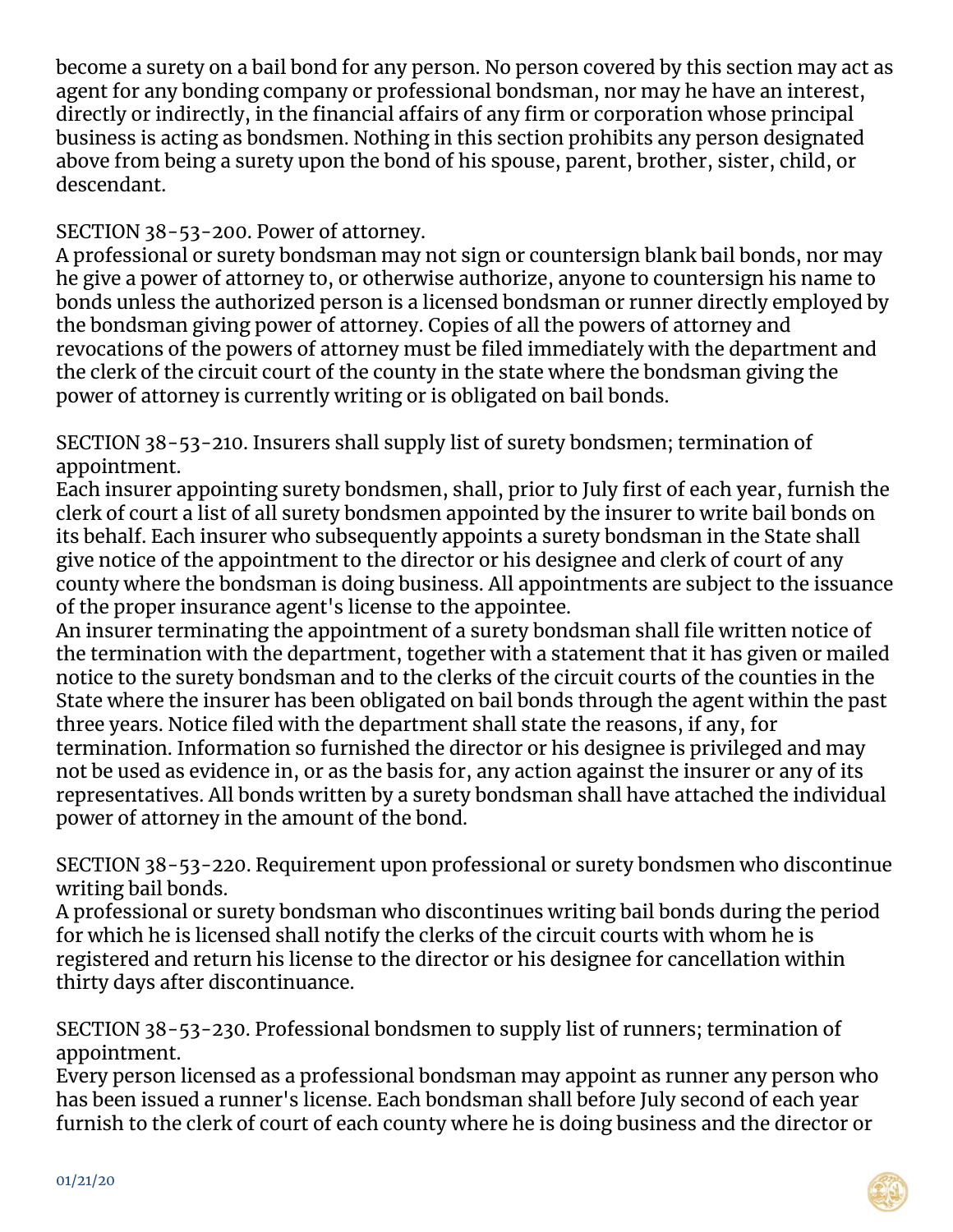his designee a list of all runners appointed by him. Each bondsman who, subsequent to the filing of this list, appoints additional persons as runners shall file written notice with the clerk of court of each county where he is doing business and the director or his designee of the appointment.

A bondsman terminating the appointment of a runner shall file written notice of the termination with the clerk of court and the director or his designee together with a statement that he has given or mailed notice to the runner. Notice filed with the clerk of court and the director or his designee shall state the reasons, if any, for termination. Information so furnished the director or his designee is privileged and may not be used as evidence in any action against the bondsman.

SECTION 38-53-240. Substitution of bail by sureties.

If money or bonds have been deposited, bail by sureties may be substituted for deposit at any time before a breach of the undertaking by filing a new undertaking with the court executed by the defendant and the sureties. The official taking the new bail shall make an order that the money or bonds be refunded to the person depositing them. They must be refunded accordingly, and the original undertakings must be canceled.

SECTION 38-53-250. Requirements for discharge of custody; substitution of undertaking. When the defendant has been admitted to bail, he, or another in his behalf, may deposit with an official authorized to take bail a sum of money or nonregistered bonds of the United States, of the State, or of any county, city, or town within the State, equal in market value to the amount of the bail, together with his personal undertaking, and an undertaking of any other person, if the money or bonds are deposited by that person. Upon delivery to the official, in whose custody the defendant is, of a certificate of deposit, he must be discharged from custody.

When bail other than a deposit of money or bonds has been given, the defendant or the surety may, at any time before a breach of the undertaking, deposit the sum mentioned in the undertaking, and, upon deposit being made, accompanied by a new undertaking, the original undertaking is canceled.

SECTION 38-53-260. Registration of license and power of appointment.

No professional or surety bondsman may become a surety on an undertaking unless he has registered his current license in the office of the clerk of the circuit court in the county in which he resides and registered a certified copy of the license with the clerk of the circuit court in any other county in which he writes bail bonds.

A surety bondsman shall also annually register a certified copy of his current power of appointment with the clerk of the circuit court where he resides and in any other county where he writes bail bonds on behalf of an insurer.

SECTION 38-53-270. Professional bondsmen required to maintain security deposits with clerk of court.

Each professional bondsman acting as surety on bail bonds in this State shall maintain security deposits with the clerk of court of the county in which the bondsman has his primary place of business equal to at least one-fourth of the amount of all bonds or undertakings written in this State on which he is absolutely or conditionally liable as of the

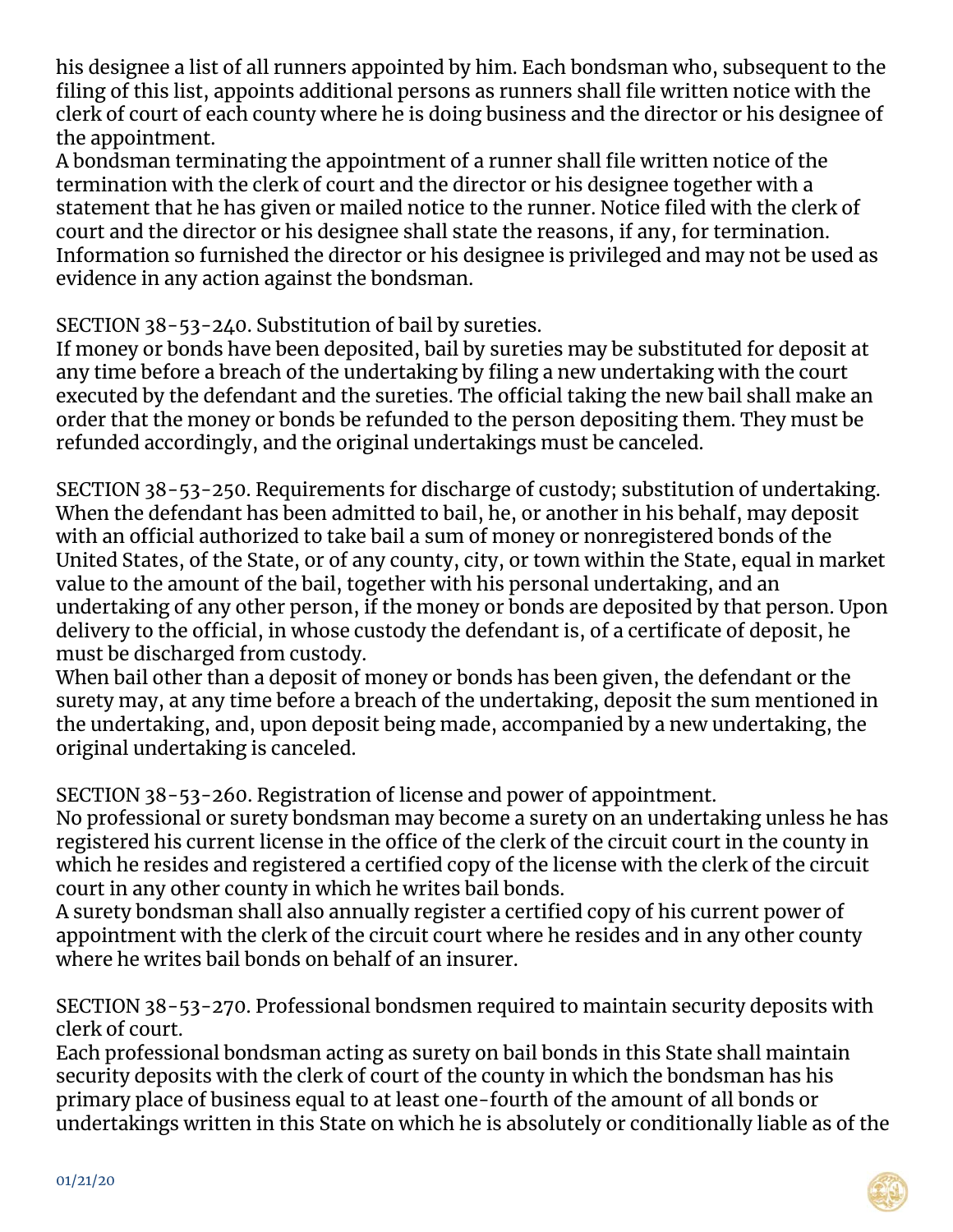first day of the current month. A minimum of ten thousand dollars of this collateral shall be in the form of cash deposited with the clerk of court or certificates of deposit pledged to the clerk of court. Any remaining collateral shall be pledges of real estate, the value of which shall be based upon the appraised value by the county tax assessor. The real estate shall be free and clear of any encumbrances based upon a title opinion furnished to the clerk of court by the bondsman.

SECTION 38-53-280. Securities held in trust.

The securities deposited by a professional bondsman with the clerk of court must be held in trust for the sole protection and benefit of the holder of bail bonds executed by or on behalf of the undersigned bondsman in this State. A pro rata portion of the securities must be returned to the bondsman when the clerk of court is satisfied that the deposit of securities is in excess of the amount required to be maintained with him by the bondsman. All the securities must be returned if the clerk of court is satisfied that the bondsman has satisfied, or satisfactory arrangements have been made to satisfy, the obligations of the bondsman on all of his bail bonds written in the State. The clerk of court may sell or transfer any of the securities or utilize the proceeds of the securities for the purpose of satisfying the liabilities of the professional bondsman on bail bonds given in this State on which he is liable.

SECTION 38-53-290. Professional bondsman shall deliver power of attorney to clerk of court; form.

With the securities deposited with the clerk of court, the professional bondsman shall at the same time deliver to the clerk of court a power of attorney on a form supplied by the clerk of court, executed and acknowledged by the professional bondsman, authorizing the sale or transfer of the securities or any part of the securities. The power of attorney must read as follows:

"Know all men by these presents that  $I, \_\_\_\_\_\_$ , a professional bondsman, located in the County of \_\_\_\_\_\_\_\_\_\_\_\_\_\_\_, in the State of \_\_\_\_\_\_\_\_\_\_\_\_\_\_\_, do authorize and appoint for myself and my successors, heirs, and assigns the clerk of court of this county, in the name and in behalf of myself as professional bondsman, my attorney to sell or transfer any securities deposited or that may be deposited by me as professional bondsman with the clerk of court, under the laws and regulations requiring a deposit of securities to be made by professional bondsmen doing business in the State of South Carolina if the sale or transfer is considered necessary by the clerk of court to pay any liability arising under a bond which purports to be given by the undersigned bondsman in any county in this State, and execution has been issued against me as bondsman pursuant to a judgment on the bond, and the judgment has not been satisfied. The securities so deposited are to be held in trust by the clerk of court for the sole protection and benefit of the holder of bail bonds executed by or on behalf of the undersigned bondsman.

In witness whereof, I have set my hand and affixed my seal this day of  $\overline{\phantom{a}}$ , 20 $\overline{\phantom{a}}$ .

 $(L.S.)$ 

Notary Public \_\_\_\_\_\_\_\_\_\_